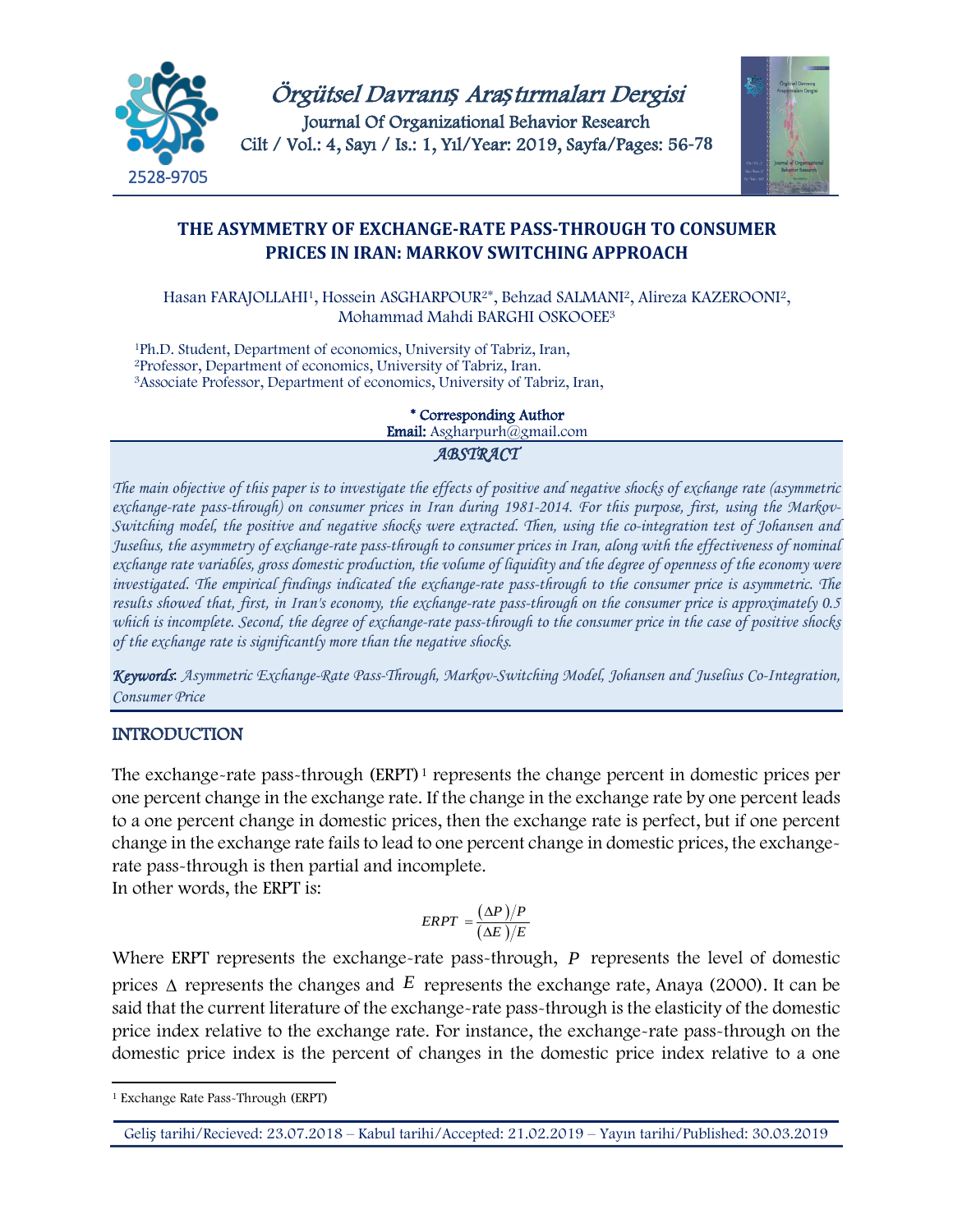percent change in the exchange rate. Based on existing theories, the exchange-rate pass-through will be conducted completely when the ERPT is equal to one. But if the ERPT is a number between zero and one, then the exchange-rate pass-through is considered incomplete.

In terms of policy-making, understanding the effect of exchange rate volatilities on domestic prices is considered an adequate criterion for assessing monetary policies and nowadays, the issues on the adoption and implementation of appropriate exchange rate policies in developing countries are expanding and in order to consider the desirability or undesirability of exchange rate volatilities in an economy, it is necessary to evaluate the effects of these volatilities on internal prices. Exchange rate volatilities will affect the demand of the overall economy through importing and demand for money, as well as the total supply of the economy through the cost of imported intermediary goods, thus that one increase in the exchange rate can increase the price of imported final goods, the price of imported intermediary goods, the price of raw materials, as well as the price of imported machinery, equipment and technology to the country, and will increase the price of consumer and producer and will increase inflation and reduce the welfare of the community; moreover, it can increase the demand for substitute domestic goods and also increase demand for exporting products which will consequently increase production, exports and demand for labor force and ultimately increased wages and the welfare of society, and thus the outcome of these two effects on production and prices depends on the initial conditions of the economies of the countries.

During the past four decades, the Iranian economy has always experienced volatility from the perspective of exchange rate volatilities, and has sometimes experienced extreme volatilities along with high inflationary levels, and from this perspective has caused adverse effects (including declined productivity, decreased economic growth etc.) on its economy. In addition, during this period, the exchange rate has grown incrementally and has undergone various volatilities during the period, such that, despite the slight increase in the exchange rate, prices have grown significantly, or vice versa, with a drop in the exchange rates, the rise in prices has not been stopped, which implies the asymmetry of the effects of increasing and decreasing the exchange rate on domestic prices. On the other hand, by observing Iran's economic recession and prosperity, exchange rate changes and prices in these periods, and taking into account the new literature of exchange-rate pass-through, it seems that in Iran exchange rates have different and asymmetric effects on the interior price level. Given this, the basic issue is the exchange rate effects on domestic prices during business cycles and in the context of the rise and devaluation of the national currency in Iran. Therefore, the present research seeks to answer the question of what is the effect of the exchange-rate pass-through on consumer prices under the conditions of the positive and negative shocks of the exchange rate? In other words, are the effects of increasing and decreasing exchange rates symmetric on the consumer price index in Iran?

In this article, in order to answer the posed questions, the organization of the research will be as follows: an introduction was stated at the beginning of the article. The first part is devoted to theoretical foundations of the research subject, and in the second part of the article, the empirical studies on the exchange-rate pass-through on consumer prices are investigated. In the third section, which deals with the methodology of research, introduces Markov-Switching model, and positive and negative currency shocks are extracted using the Markov-Switching method. In Section 4, the results of the model and the findings of the research are presented, and in the fifth part, conclusions are drawn.

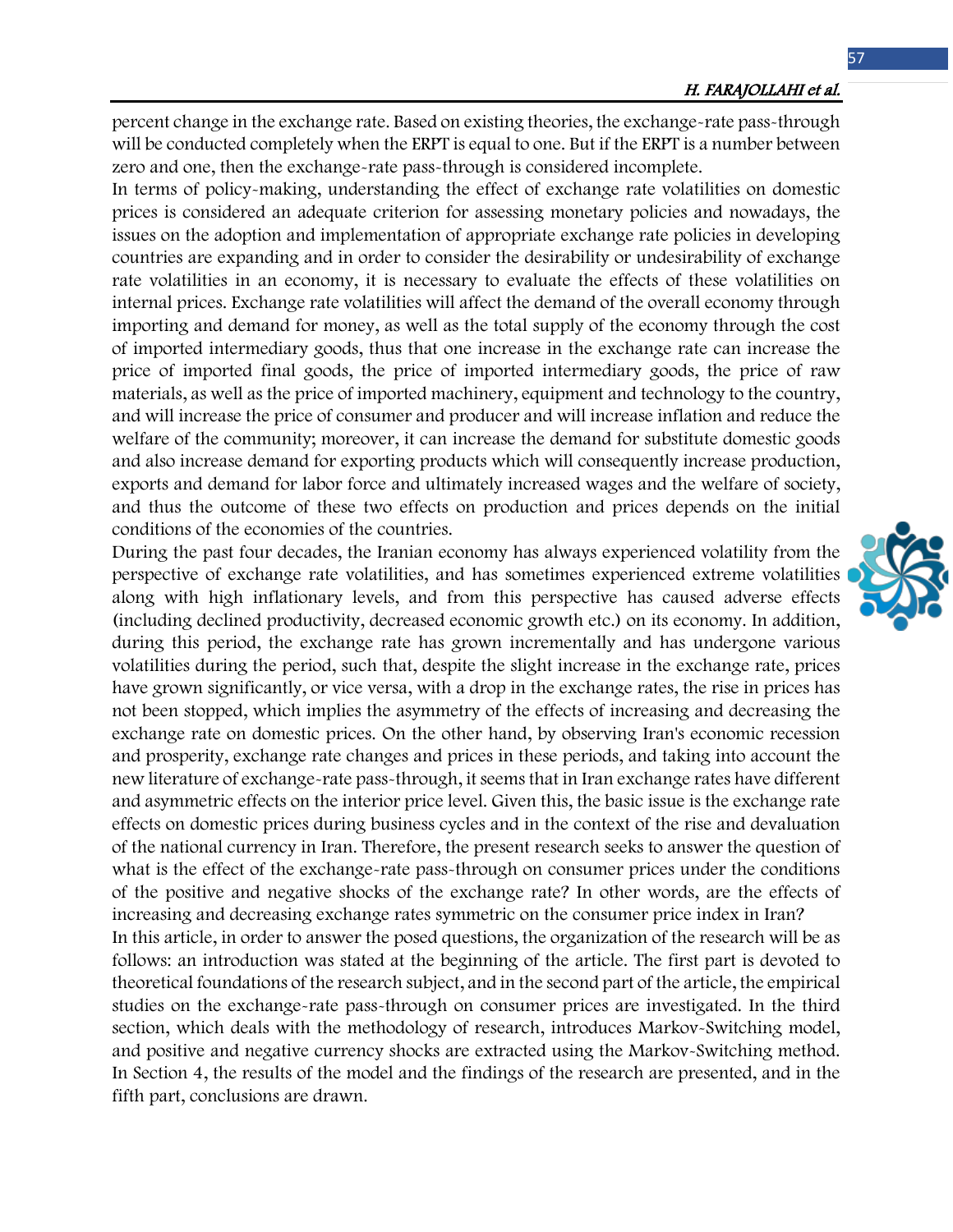Journal of Organizational Behavior Research Cilt / Vol.: 4, Sayı / Is.: <sup>1</sup>, Yıl / Year: 2019, Sayfa / Pages: 56–78

#### THEORETICAL FOUNDATIONS

In this part of the research, first, the theoretical foundations of exchange-rate pass-through were discussed. Then, in short, the asymmetric effects of positive and negative shocks of the exchange rate on the exchange-rate pass-through to consumer prices in Iran were studied. Early studies in the area of ERPT have begun in the field of exchange rate transfer on import prices since the 1970s (Goldberg and Kanter, 1997). However, later, the scope of these studies was extended to examine the effect of the exchange rate on domestic product prices and exports in terms of domestic currency. In fact, the fundamental link between the exchange rate and the price of internationally traded goods is generally known as the transfer of the exchange rate (Magee, 1973). Regarding the manner of transferring exchange rate changes to the prices index, Dornbusch in 1987 accurately addressed this issue for the first time. This study became the basis of other studies on this subject. In his study, he explains the moderation in relative prices of moves and exchange rate volatilities for an industrial structure. His viewpoint was based on the methods of micro discussions and minor equilibrium, and the parameters such as the degree of market concentration, the degree of product homogeneity and its substitute capability, the relative share of domestic and foreign firms, and the market structure are employed in explaining the moderations mentioned. A considerable point in the Dornbusch discussion is the introduction of microeconomic issues in foreign exchange analyzes. Goldberg and Kanter (1997) also referred to the percent change in import prices due to a one percent change in exchange rates among the exporting and importing countries as exchange-rate pass-through. In this discussion, it has been argued that if the rate of change in the exchange rate is transferred one by one to the import prices, the exchange-rate pass-through is complete, and if it is less than one, the exchange-rate pass-through will be incomplete. The way exchange rate changes are transferred into domestic prices falls in the form of direct and indirect effects:

A. Direct effect: This effect reflects the change of the exchange rate to the price of imports through the foreign sector of a country. For instance, if *E* is the price of the exchange rate and

 $P^*$  is the price of imported goods in terms of foreign currency,  $E \times P$  indicates the value of the imported goods in terms of domestic currency. Now, if  $P^*$  is constant and domestic currency weakens, the price of imported goods will increase in terms of domestic currency. Given that the imported goods are typically finished goods or intermediary goods, the former directly and the latter indirectly increase the consumer cost through increasing production costs and increasing the finished price of domestic goods. By and large, this effect reflects the transfer of exchange rate changes to the price of imported goods, that is, with the increase of the exchange rate or the weakening of the national currency, the price of imported goods increases. Goldberg and Kanter (1997) state that this effect is complete or 100% when the mark up and marginal cost are constant. Accordingly, producers do not apply any price discrimination and the imported price will change proportional to the exchange rate change, that is, if producers change prices to change markups and discriminate prices, the transfer of exchange rate changes to the prices will not be complete.

B. Indirect effect: The effect of the transfer of exchange rate changes (exchange-rate passthrough) is related to the competitiveness of commodities in international markets. An increase in the exchange rate and the devaluation of the domestic currency will lead to cheaper domestic commodities for foreign purchasers, leading to an increase in exports and total demand, and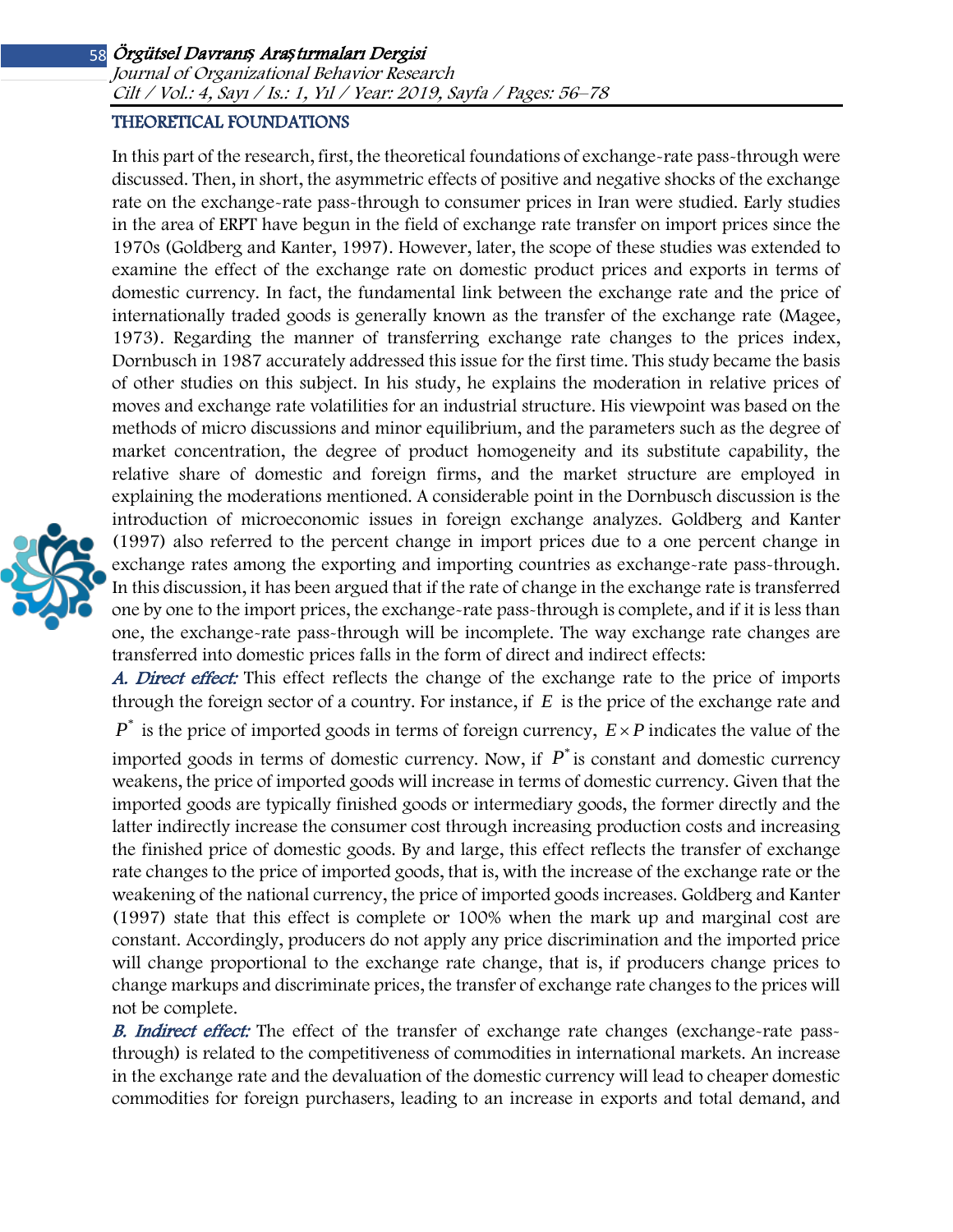despite the surplus demand on the domestic market, domestic prices will rise (Huffner and Scroder, 2002).

In addition to direct and indirect effects, Taylor also mentioned the expected effect for the first time. According to him, the change transfer of the exchange rate is high when the changes in the exchange rate continue as already expected and the prices become adjusted due to general expectations (Khoshbakht and Akhbari, 2007).

Sachs (1985) also divides the indirect and direct effects of exchange rate changes on domestic prices into two categories of competitive effects and wage inflation. The competitive effect occurs when the exchange rate changes change the demand for the domestic product. He believes that lowering exchange rates will lead to higher exporting prices and lower importing prices. With constant domestic costs, due to lower prices of their competitors caused by reduced prices and / or reduced profit margin, the domestic producers react to the lower import prices. An increase in the exchange rate followed by an increase in import prices lead to an increase in demand for domestic goods. Hence, an upward pressure on the price of such commodities will increase consumer prices. According to Sachs, simultaneously, the devaluation of the domestic currency could lead to more competitive exports in global markets. Also, rise in the export demand will lead to a rising pressure on the price of exchangeable domestic goods and will help to raise consumer prices. The latest effect of exchange rate changes is the effect of wage inflation; this effect works through the moderation of nominal wages that have a direct effect on production costs; in this way, an increase in the exchange rate and the devaluation of the national currency increase the price of imported consumer goods which will reduce the purchasing power of workers. In order to compensate for this decline, employers raise nominal wages, which will increase production costs and thus increase product prices (Sachs, 1985).

The producer price index reflects the prices received by domestic producers, thus any factor that affects the prices received by these producers will change the producer price index. In general, this is the cost transfer that transfers the price, thus exchange rate changes can be considered given its effect on the cost of imports as one of the cost change sources; the exchange rate affects the price of imported goods and will increase production costs, especially for the industries, the production of which relies on imported raw materials. When manufacturers are faced with rising production costs, they typically transfer this pressure to consumers by increasing the price of the final goods and services to retain their former profit. Of course, this price transition is interrupted and the consumer price is moderated at different intervals depending on the firm's pricing strategy and market conditions. Therefore, the relationship between the producer price index and the consumer price index depends on the behavior of determining the producer's markup and the degree of market competition (Shams Fakhr, 2009).

The rate of transfer of exchange rate changes to the consumer price index is largely dependent on the share of imported goods in the household's consumer basket. The higher the share of imports in consumer goods, the higher the rate of transfer of exchange rates, and the exchangerate pass-through will have more effect on the consumer price index, such that with an increase in the share of imports in consumption expenditures, it is expected that the import price trend enjoy a high share in explaining the internal inflation (Macquarti, 2000). Aguerre et al (2012) and sowah (2009) in their article argue that economic conditions such as exchange rate volatility and monetary policy play a crucial role in exchange rate pass-through.

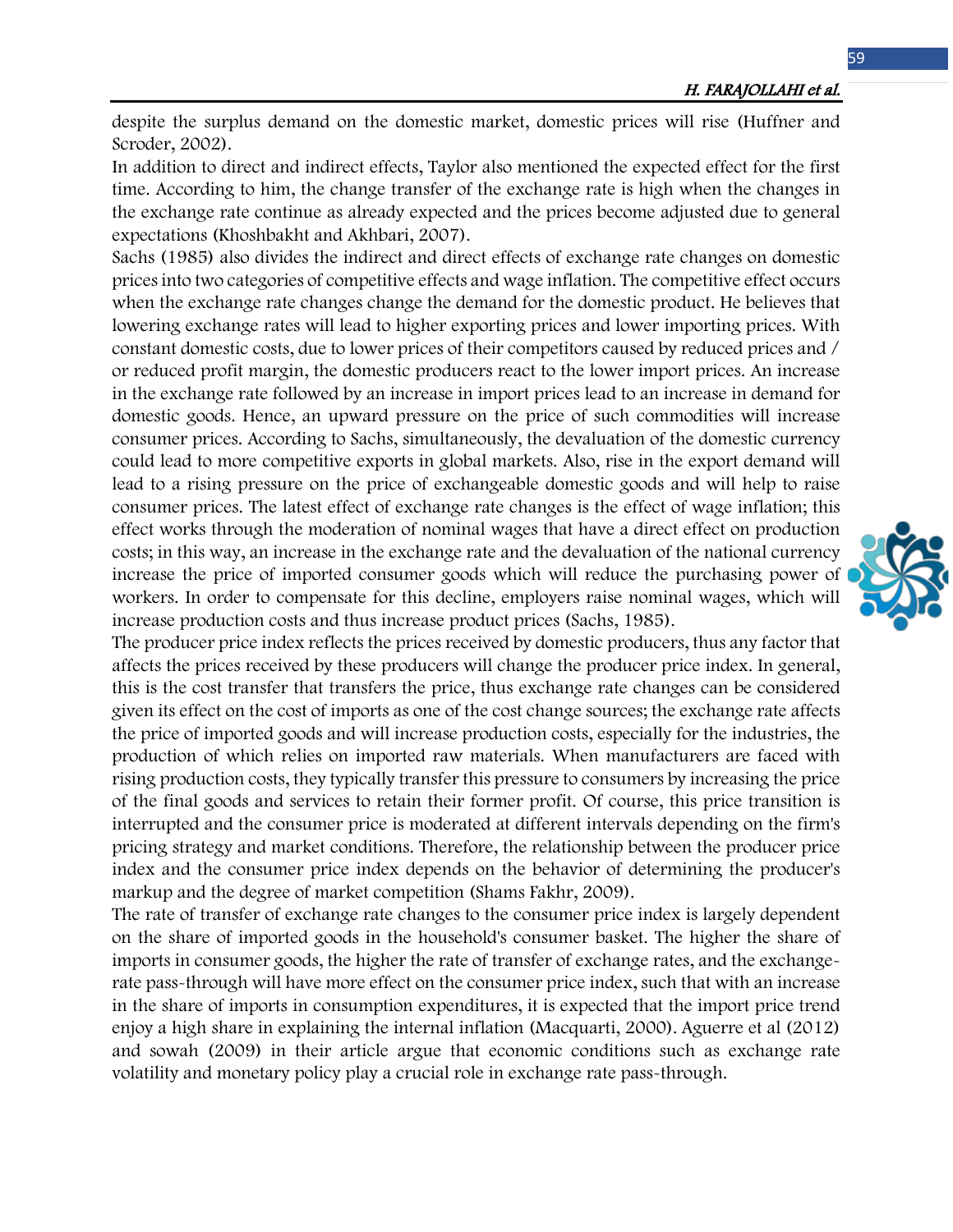Journal of Organizational Behavior Research Cilt / Vol.: 4, Sayı / Is.: <sup>1</sup>, Yıl / Year: 2019, Sayfa / Pages: 56–78

In the distribution chain of exchange rate shocks, the import price index is followed by the exchange rate, which is then followed by the producer / consumer price index. In such a way that exchange rate changes cause a change in the import price index, and the price index of imports will change the producer price index by changing production costs. Changing the producer price index changes the price of consumer goods and changes the consumer price index as well. In Figure (1), the direct and indirect effects of exchange rates on domestic prices are shown:



Figure 1. Direct and indirect effects of increase in exchange rates on domestic prices (La Fleche, 1996)

Martinez and Air (2011) hold that an increase in the degree of openness of the economy can help to reduce the general level of domestic good prices by increasing the competitiveness in manufacturing exchangeable domestic goods. Therefore, in the absence of tariff barriers and other trade restrictions on the importation of exchangeable goods, imports of these types of goods into the country will increase and competitiveness in the production of domestic exchangeable goods will increase. Hence, domestic producers will have to increase the quality of goods and services or reduce production costs in order to retain the competitiveness of their products, thereby assisting in reducing the general level of prices and inflation. In fact, there is a convergence between the exchange rate changes and its transfer to the price index of exporting goods (Tamizi, 2015).

Literature on exchange-rate pass-through usually falls into three categories: the first category of studies is the pass of the exchange rate to import prices for specific industries (Feenstra, 1989; Klitgaard, 1999).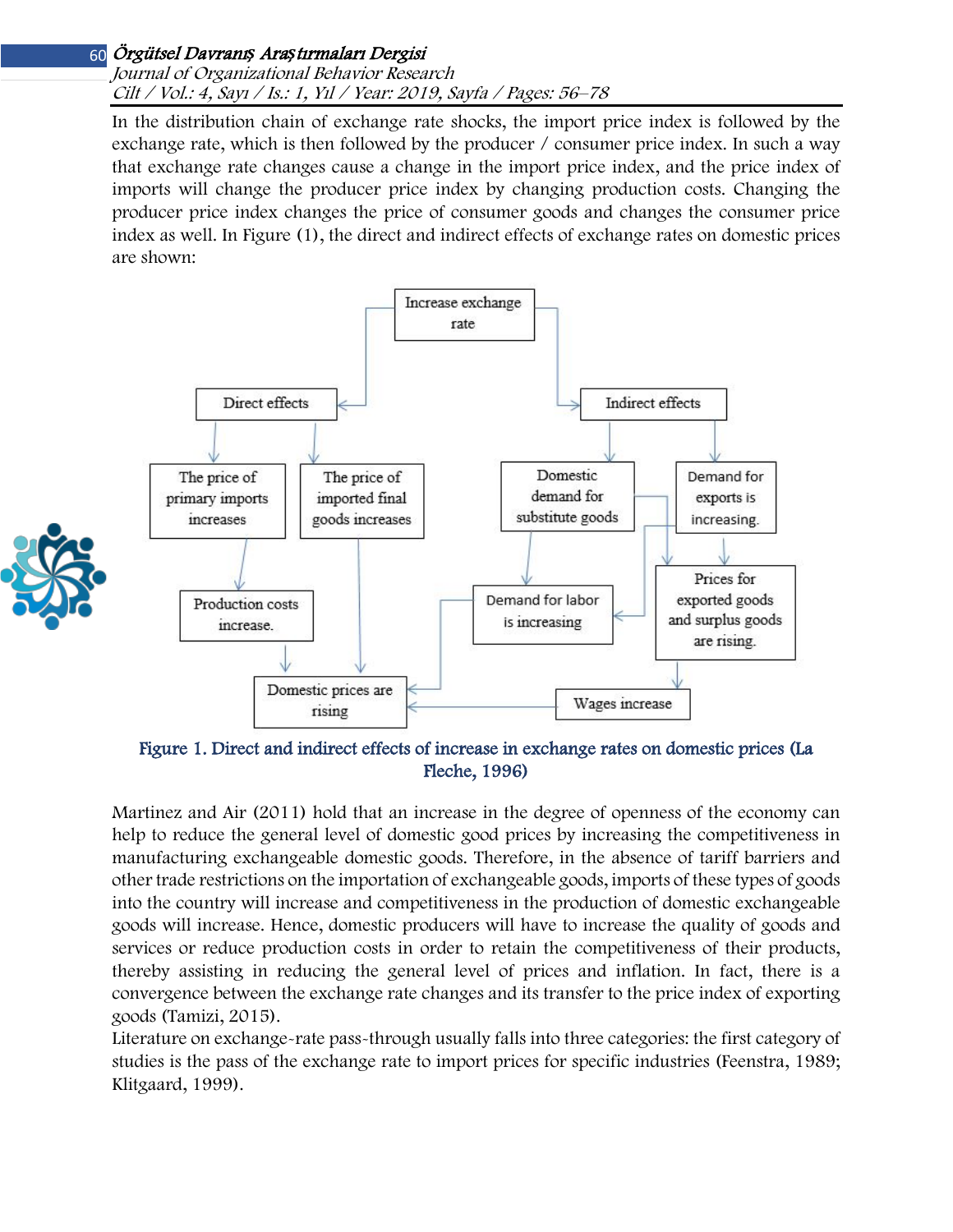### H. FARAJOLLAHI et al.

The second category of studies is the study of the exchange-rate pass-through to the total import prices (Hooper & Mann, 1989), and (Campa & Goldberg, 2005). The third category is the study that examines the passage of the exchange rate to wholesale and consumer prices. The study on exchange-rate pass-through at the macro level examines the passage of the exchange rate from the perspective of the effect of exchange rate changes on various price indices, such as the import price index, producer / consumer price indices (Tandrayen-Ragooobur and Chicoore, 2012).

#### RESEARCH LITERATURE

There are many studies on the transfer and pass of exchange rate in the world literature. The degree of exchange-rate pass-through is based on internal prices in both symmetric and asymmetric terms, which are examined both in symmetric and asymmetric ways by external and internal studies. Some of these studies are briefly reviewed:

In his study, Condill (2000) investigated the asymmetric effects of exchange rates on production levels and prices in developing countries. Based on the results of this research, the hypothesis of the asymmetric effects of the exchange rate volatilities in the price and production levels has been confirmed. The devaluation of the domestic currency (positive shocks of the exchange rate), through its effect on the cost of imported intermediary goods, has led to a decrease in the level of production and an increase in prices, also an increase in the value of the domestic currency (negative shocks of the exchange rate) by reducing exports, reduced the level of production, but had no effect on the price level.

Campa and Goldberg (2002) studied the factors affecting the exchange rates in the 25 OECD countries during the years 1975-2003. In this study, the price index of imported goods was used as an alternative variable for the exchange-rate pass-through and the effect of the variables of the rate of growth of money, the volatility of exchange rate and inflation on the exchange-rate pass-through was examined. They also tried to identify short-term effects and long- term effects of foreign exchange rates for the import goods. They came to the conclusion that in the longterm the exchange-rate pass-through on imported goods is more specific and more visible than the short-term.

Hoffner and Schroeder (2002) examined the transfer of exchange rates on the consumer price index for the Eurozone and the countries of Germany, France, Italy, the Netherlands and Spain during the period 1982-2001 using the error correction model. The results of their studies show that the exchange rate transfer on the Harmonized Index of Consumer Prices (HCPI) is incomplete.

Heydar and Shah (2004) studied the exchange rate transfer on domestic prices (wholesale price index and consumer price index) in Pakistan during the period 1988-2003 using the VAR model. The results of the study show that the transfer of exchange rate on domestic prices is very low.

Ito and Sato (2007) also used a self-explanatory model to investigate exchange-rate passthrough and domestic inflation in comparison made between Latin America and East Asia. Based on the results, the higher rates of exchange rates in Latin America and Turkey than East Asia were confirmed.

Using the VAR model, Shajari et al. (2005) examined the transitional effects of exchange rate in Iran in the short and long-term. The results of this study showed that in Iran, the transitional effect of exchange rate is incomplete in the short-term and is gradually increased with a longer

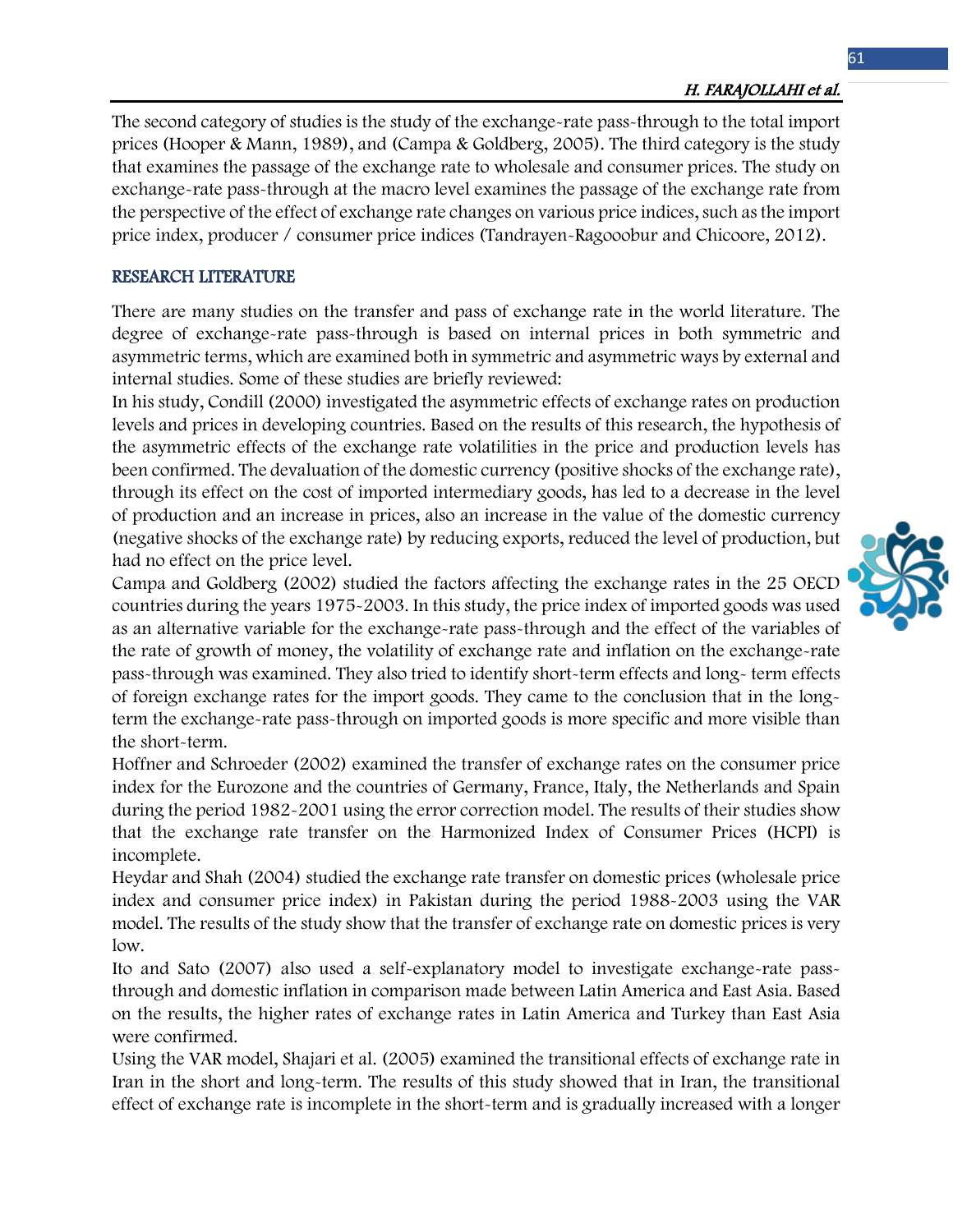Journal of Organizational Behavior Research Cilt / Vol.: 4, Sayı / Is.: <sup>1</sup>, Yıl / Year: 2019, Sayfa / Pages: 56–78

period of time, however, in the long-term, the transitional effect of exchange rate remains incomplete.

Mishkin (2008) discusses what recent economic research tells us about exchange rate passthrough and what this suggests for the control of monetary policy. Mishkin in this research first focuses on exchange rate pass-through from a macroeconomic perspective and then examines the microeconomic evidence. In light of this evidence, it then discusses the implications of exchange rate movements on the conduct of monetary policy.

Mousavi Mohseni and Sobhanipour (2008) also investigated the effect of the exchange rate change of inflation on import prices and the inflation of domestic prices. The results of this study indicated that the transitional effect of exchange rate to the import price index is larger than the wholesale and consumer price indices, and its effect on the wholesale price is higher than the consumer price. However, the exchange rate effect is always incomplete and exchange rate shocks explain, in part, the variability of inflation.

Ghosh and Rajan (2009) studied the effect of exchange rate volatility on the index of prices for imported goods in Korea and Thailand during the years 1980-2006 using Johansen and Juselius method. The results of model estimation showed that exchange rate volatility has a positive and significant effect on the price index of imported goods and increases with the increase of the exchange rate volatility of imported goods.

Jeffrey (2010), using the OLS model during the period 1995-2009, examined the transfer of foreign exchange rates to consumer prices in Pakistan under different currency regimes, taking into account the deviation of the real exchange rate. The results indicate that the exchange rate transfer in Pakistan occurs incompletely.

Sanusi (2010) explored the exchange rate transfer on consumer prices in Ghana. The results of the study during the period 1983-2006, using the SVAR model, indicated that the exchange rate is incomplete, but it is worth noting that an increase in the exchange rate is a potential source of inflation in Ghana.

Dramani and Tando (2011), using autoregressive co-integration with distributed lag, investigated the factors determining the transition rate of exchange rate effect in terms of price index of imported goods in Ghana during 1990-2010. The results of the model estimation show that in the short-term the transition rate of exchange rate effect is low, while in the long-term the price volatility of consumer goods is higher than exchange rate changes compared to shortterm.

Tandrayen-Ragooobur, and Chicooree (2012), in an article using their structural selfexplanatory model, examined the exchange rate and internal prices on Mauritius Island. The results of their studies show that higher transfer of exchange rate changes leads to inflation of consumer prices than other indices.

Lin and Woo (2012) studied the effects of exchange rate volatility and inflationary environment on the transition rate of exchange rate effect in Taiwan during 1980-2008. In this research, two high and low volatility systems are considered for nominal exchange rate instability and the empirical model was estimated by the threshold auto-regression method. The results of the model estimation showed that by transferring to the high instability system, the transition rate of the exchange rate effect is increased and the inflationary environment has a positive and significant effect on the price index of imported goods.

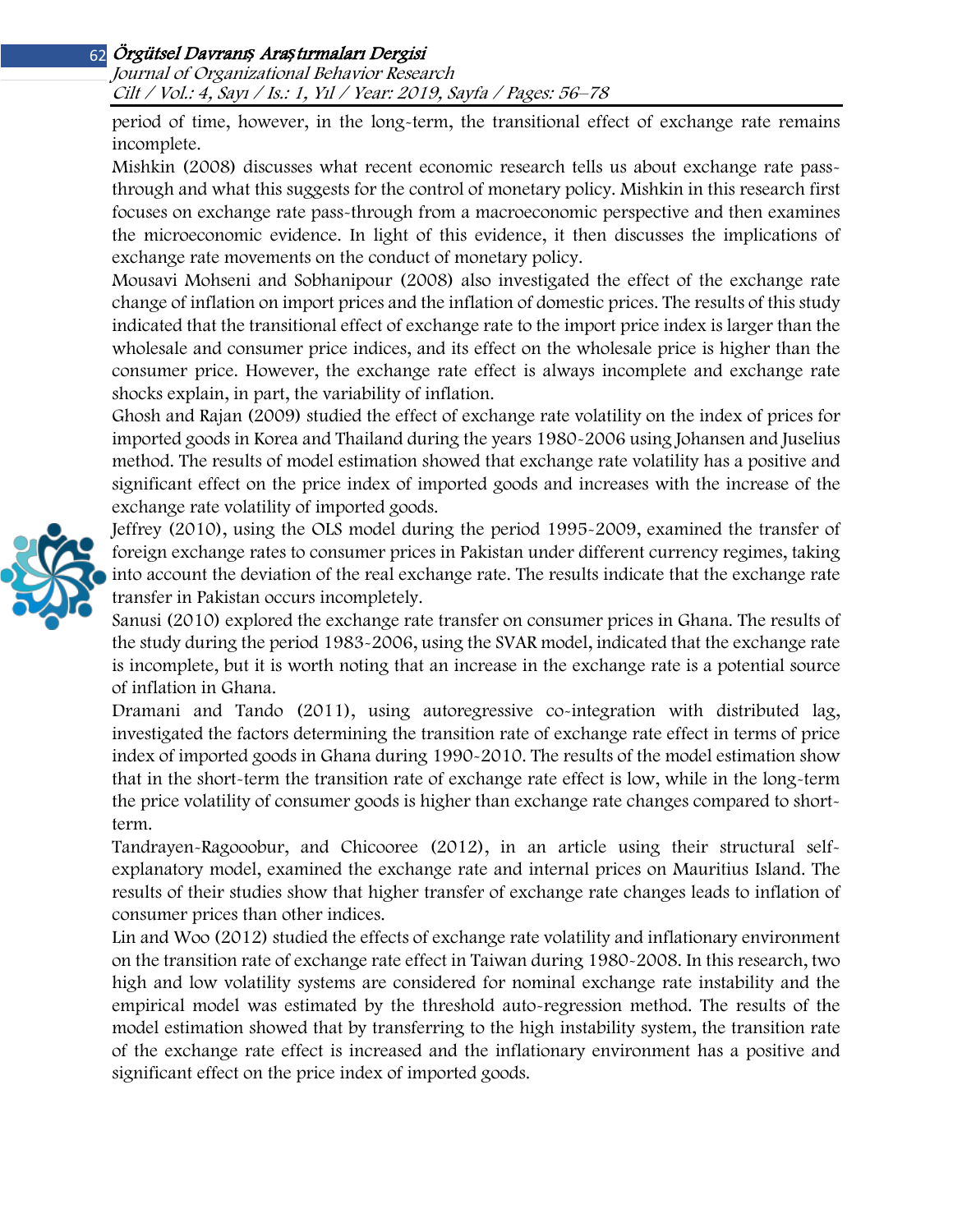#### H. FARAJOLLAHI et al.

Mario (2012) in his study, using the data from OECD countries, examined the factors influencing the transition rate of exchange rate effect on the price index. The results of this research indicated that there is a positive relationship between the inflationary environment, the inflation instability and the exchange rate volatility with the transition rate of exchange rate effect on the price index.

Masha and Park (2012), using the VAR model, examined the transition rate of exchange rate effect on the producer price index and consumer price index in the Maldives during the 1994- 2010. The results indicated that the degree of transition rate is significant but incomplete for both indices.

Kazerouni et al. (2012) used the TVP approach to investigate the effect of exchange rate volatility on exchange-rate pass-through in Iran. The results suggested that the positive effect of the exchange rate volatility on the exchange-rate pass-through and the positive and significant effect of the Gross Domestic Product gap is the cost of business partners and the nominal exchange rate on the index of imported goods.

Kazerouni et al. (2012) used the TVP approach to investigate the effect of exchange rate volatility on exchange-rate pass-through in Iran. The results suggested that the positive effect of the exchange rate volatility on the exchange-rate pass-through and the positive and significant effect of the Gross Domestic Product gap is the cost of business partners and the nominal exchange rate on the index of imported goods.

Kazerouni, Salmani and Feshari (2012) in another study entitled "The Effect of the Currency System and Inflationary environment on the exchange-rate pass-through in Iran using the TVP Approach", indicated that the variables of the foreign exchange system and the high inflationary environment had a positive and significant effect on the exchange-rate pass-through in Iran.

Kazerouni, Salmani and Feshari (2012) in another study entitled "The Effect of the Currency System and Inflationary environment on the exchange-rate pass-through in Iran using the TVP Approach", indicated that the variables of the foreign exchange system and the high inflationary environment had a positive and significant effect on the exchange-rate pass-through in Iran.

Jimborin (2013), in a study using the Vector Auto-Regression model, examined the transition rate of exchange rate effect on consumer goods prices in the EU countries during 1996-2010. For this purpose, the research model is estimated dynamically and by the generalized torque estimation. The results of this study indicated that the effective nominal exchange rate changes have a positive and significant effect on the price index of imported goods in this group of countries, but this effect is not statistically significant on two price indices of producer and consumer.

Shintani et al. (2013) also, in a paper using the self-explanatory smooth transition model, examined the exchange-rate pass-through and inflation (domestic prices) in the United States in a non-linear time series analysis. The results of their studies indicated that there is a correlation between the decrease in exchange rate and inflation in the 1980s and 1990s.

Asgharpur and Mehdilou (2014), using the Markov-Switching approach studied the inflationary environment and the effect of the exchange-rate pass-through to the import price level in Iran during the period 1971-2006. The results of their studies indicated that in the Iranian economy, the exchange-rate pass-through is incomplete, and the inflationary environments have an asymmetric effect on the exchange-rate pass-through to the import price level, such that in high inflationary environments, the exchange-rate pass-through is higher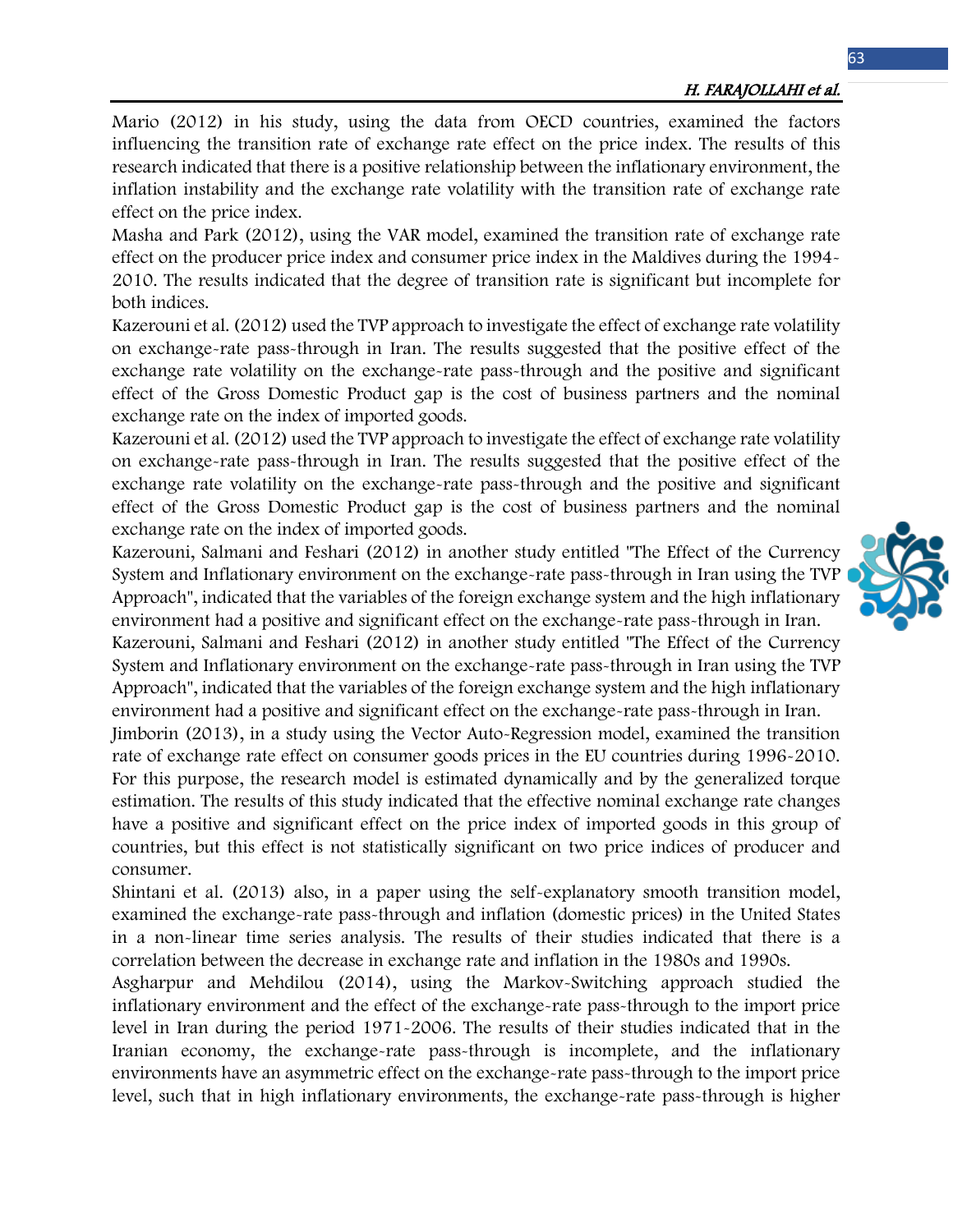Journal of Organizational Behavior Research Cilt / Vol.: 4, Sayı / Is.: <sup>1</sup>, Yıl / Year: 2019, Sayfa / Pages: 56–78

than the low inflationary environment, and the results also showed that the final cost variable of the business partners has a positive and significant effect, and the degree of openness of the economy has a negative and significant effect on the price index of imported goods.

Heidari and Ahmadzadeh (2014) studied the changes in the exchange rate and its effect on the price chain in Iran using time series data during the years 1991-2008. Based on the results of their studies in the ARDL method, following the increase of the exchange rate in Iran, relative prices change in such a way that the prices of imported goods increase more than the prices of domestic goods.

Asgharpur et al. (2015) studied the effect of inflationary environment on the transition rate of exchange rate effect on the import price index in Iran during the period 1971-2012. The results indicated an incomplete transition relationship of exchange rate effect on the effect of the exchange rate index of the import price index. The results also showed that in the high and medium inflationary levels, the exchange rate effect of the exchange rate increases to the import price index, but this level is lower than the medium inflationary levels at high inflationary levels. Sadeghi et al. (2015), in a paper using the GMM estimation method, examined the exchangerate pass-through and internal inflation in dollarized economies (case study of Central Asia and North Africa) during the period 1994-2012. The results of their study indicated that there is a positive and significant relationship between the exchange-rate pass-through and domestic inflation, and this effect is bigger than the high dollarized economies.



Kazerooni and Soleimani-al-Wanegh (2015) studied the transition rate of exchange rate on the consumer price level under the conditions of deviation of the real exchange rate using the data of the time series during the years 1973-1974. The results of their studies using the ARDL method indicate a positive and significant relationship between the deviation of the real exchange rate and the consumer price index.

Lashkari et al. (2015) also in a study analyzed the effect of the exchange rate transition on the export price index and the effect of inflation and income on it in Iran and the trading partners during the period 2000-2010 using the Generalized Method of Moments (GMM). The results of their studies indicate that the rate of exchange rate transfer to the export price is incomplete and close to one, so a large part of the exchange rate changes are transited to the export price. The results also show that GDP has a reverse and significant effect on ERPT, which means that lower income will lead to higher exchange rate effect on export prices. Inflation rate also has a positive and significant effect on the exchange rate transfer to export prices. Kasli and Roitman (2016) in an article investigated the asymmetric and non-linearity of the exchange-rate pass-through on consumer prices in emerging markets, focusing on the lack of linear relationships and asymmetry in the transition of exchange rate volatilities. The results of their studies indicated that there is a significant evidence of a lack of linear relationship during

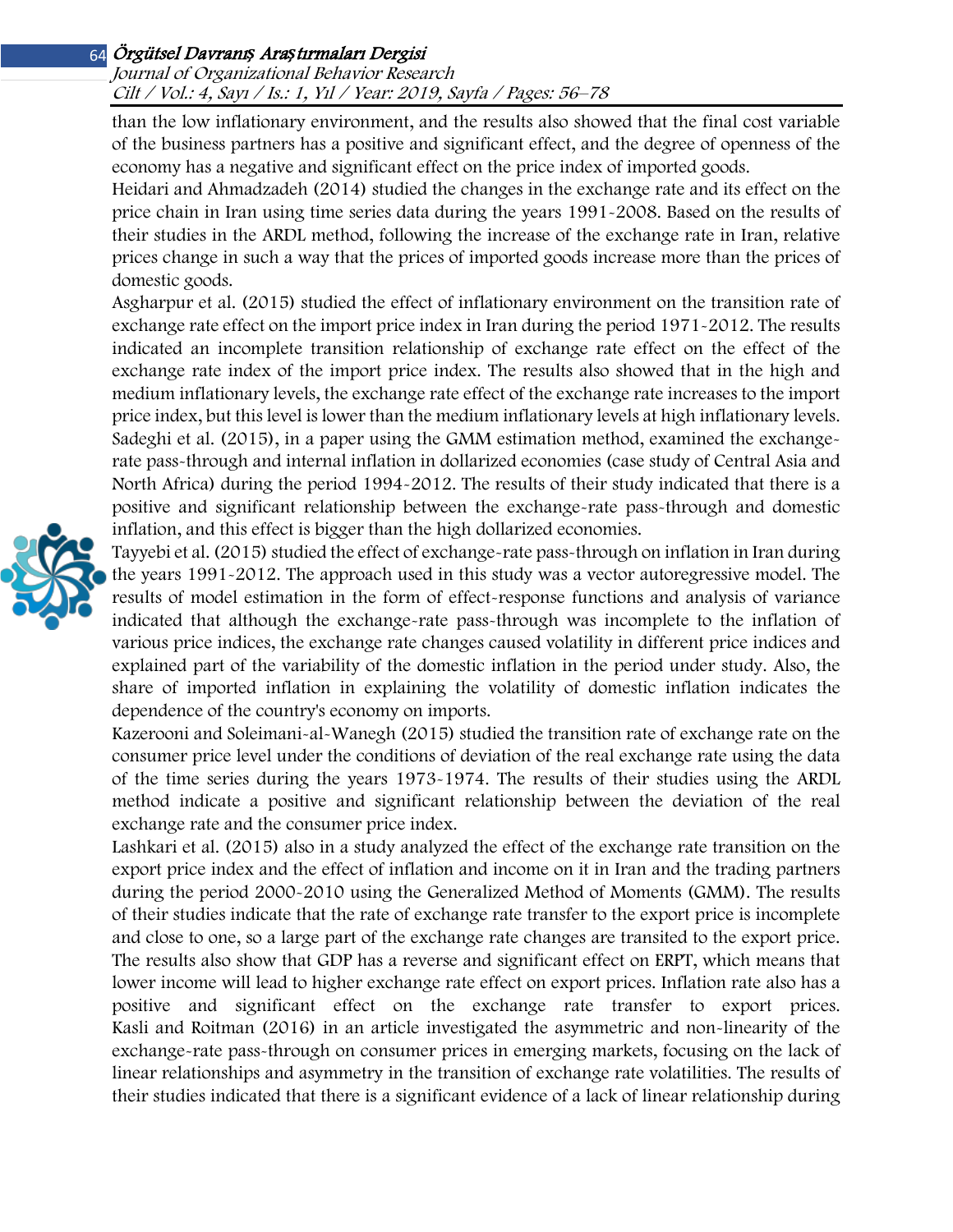periods with amortization of more than 10% and 20%. More precisely, they found that, after a month, the exchange rate coefficient applied to consumer prices equaled to 18% and 25%, respectively, compared to the linear 6% coefficient. They also examined the role of temporary and permanent shocks and the adoption of the inflation-targeting approach in transition from exchange rates to prices.

As seen, most of the studies carried out examine the exchange rate transfer on import and export prices, and reviewing the history of research within the country suggests that little studies have been conducted on the asymmetric effects of exchange rates on domestic prices, and the asymmetric rate of exchange in Iran has not been investigated in different situations. Also, the study of the conducted studies shows that so far the exchange rate has not been investigated and analyzed by Markov switching approach and for positive and negative shocks. Therefore, this study examines the effects of asymmetric effects of positive and negative shocks on the exchange-rate pass-through to domestic prices in Iran for consumer prices, and the results can contribute to exchange rate policy makers and macroeconomic planners in analyzing the effects and the results of exchange rate volatilities.

### METHODOLOGY

The research model was explained based on theoretical foundations and empirical studies of Bada et al. (2016) and Jane (2012), and in the following the corrected equations for the consumer price index are shown:

$$
LCPI = \beta_0 + \beta_1 LEX + \beta_2 LM_2 + \beta_3 D_1 LEX + \beta_4 D_2 LEX + \beta_5 LGDP + \beta_6 L \text{ Openness} + \varepsilon_t
$$
 (1)

In which:

*LCPI* : represents the logarithm of the index of the price of goods and consumer services. These goods and services, in addition to covering consumables, include the most important nonconsumable items of the household expenditure basket.

*LEX* : represents the logarithm of the nominal exchange rate of free-market that measures the value of a country's currency in terms of a weighted average of the currency of other countries, in which weights reflect the contribution of each country to its international business.

*LGDP* : represents the logarithm of GDP at constant prices, which is equal to the total Rial value of final products produced by economic units' resident in the country during a given period (seasonal). Gross domestic product is calculated from the sum of private consumption, investment, government expenditures and net exports.

*LM*<sub>2</sub>: represents the logarithm of the liquidity volume obtained by the total amount of money (

 $M<sub>1</sub>$ ) and pseudo-money (*T*).

*LOpenness* : The logarithm of the degree of openness of the economy which is obtained by the ratio of total exports and imports to GDP.

It should be noted that *GDP* and *Openness* variables were entered into the model as control variables.

The statistical source of all the research variables is the time series data of the Central Bank and the study period is from 1963 to 1984. The Markov switching method was used to derive positive

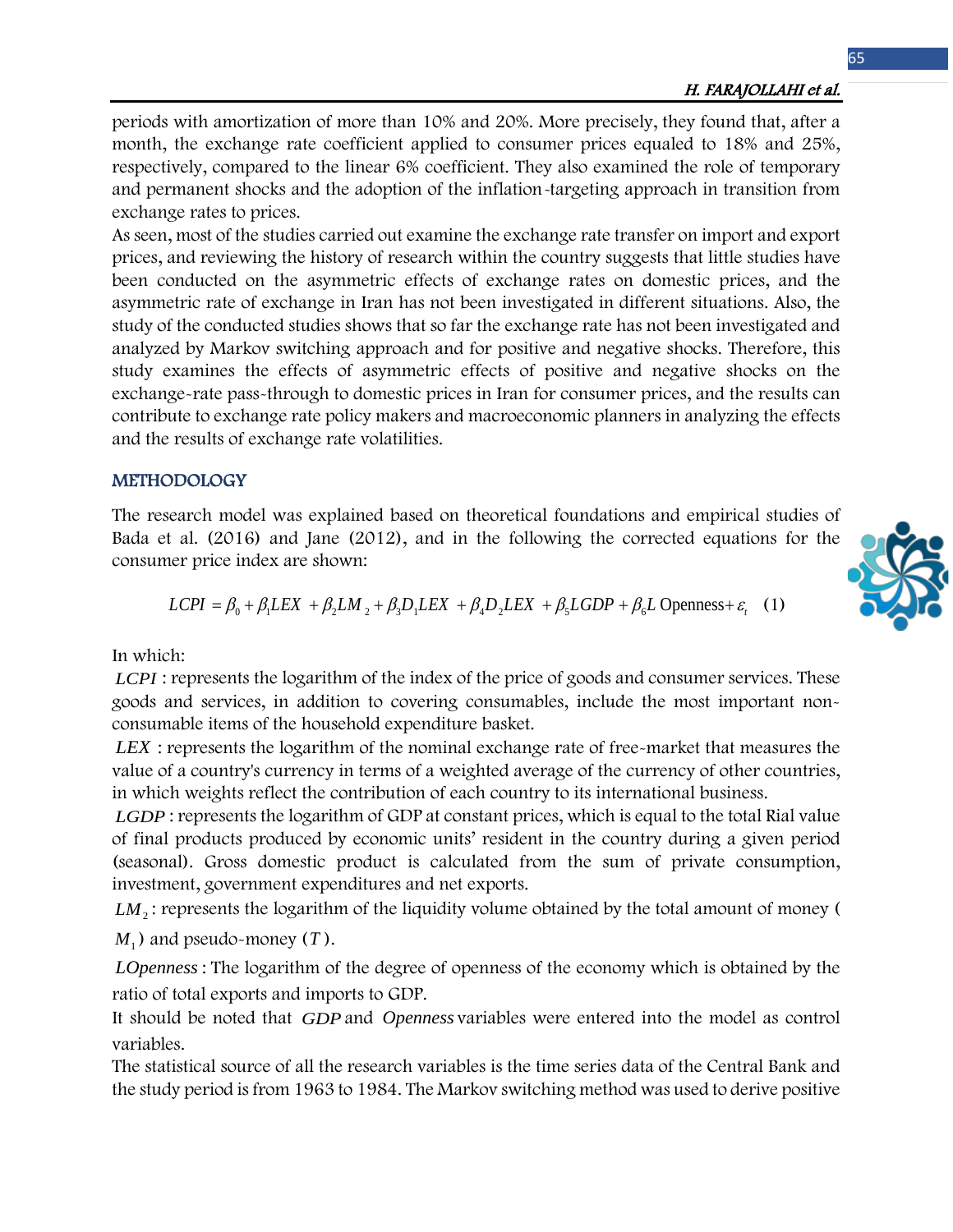Journal of Organizational Behavior Research Cilt / Vol.: 4, Sayı / Is.: <sup>1</sup>, Yıl / Year: 2019, Sayfa / Pages: 56–78

and negative shocks for which Oxmetric7 software was used. In order to estimate the coefficients of the model, co-integration tests were used. In order to ensure that the regressions are not false, before estimating the model, the reliability and non-reliability of the research variables were investigated and because the degree of co-integration of all the model variables are of order I (1) Johansen and Juselius co-integration was used and the Stata13 software was used to estimate the model.

### Model estimation method

In order to investigate the effect of the negative and positive shocks of the exchange rate on the exchange-rate pass-through to consumer prices, foreign currency shocks should be extracted in the first step. In Markov-switching model, variable behavior varies in different regimes and transition cannot be observed in regimes, thus using this model, we can examine the behavior of currency shocks in recent years and obtain the types of currency shocks.

Markov-switching model was first introduced by Quant (1972), Quant and Goldfeld (1973), and then developed by Hamilton (1989) to extract commercial cycles. In general, in nonlinear models, it is assumed that the behavior of the variable on which the modeling is done varies in different situations and changes. Nonlinear models fall into two main groups, in terms of the speed of change from one state to another. In some of these nonlinear models, the change from one state to another takes place slowly (such as STAR<sup>2</sup> models and artificial ANN<sup>[3](#page-10-1)</sup> network); in some of these nonlinear models, this transition takes place rapidly and that the Markov-Switching model is one of these models (Anders, 2004).

One of the advantages of this method to other methods is the endogeneity separation of the observations of a variable, as well as the endogeneity separation of the relationships between the observations of the variables, and in this regard, the Markov-Switching method is completely different from the models based on structural failure and virtual variables. In structural failure models, structural failure years are determined in the time series variables as exogenous or endogenous regardless of probabilities, while in the Markov-switching model, in order to distinguish between time series variables or the relationships between variables into two or more regimes, Probabilities are used and the probability of transfer from one regime to another is calculated. But regarding the structural failure, such discussions do not matter, and the probability of predicting the transition from one state to another is unknown. Also, in structural failure models, there is no possibility of predicting changes in variables, but in the Markovswitching model, it is possible to predict changes in variables from one regime to another (Asgharur et al., 2011).

In Markov's models, first, there is a possibility of a permanent change or several temporary changes, and these changes can take place numerously and for a short time. However, in this model, the exact times of structural changes and defects are determined endogenously. Second, the variance differences can also be considered as features of these models. In other words, the Markov transformation model uses several equations to explain the behavior of variables in different regimes. Third, this model imposes fewer assumptions on the distribution of model variables and also enables simultaneous estimation of changes in independent and dependent variables if the state of the economy is endogenous at each stage of time (different regimes) (Yungfo, 2007).

l



<sup>2</sup> Smooth Transition Auto Regressive

<span id="page-10-1"></span><span id="page-10-0"></span><sup>3</sup> Artificial Neural Network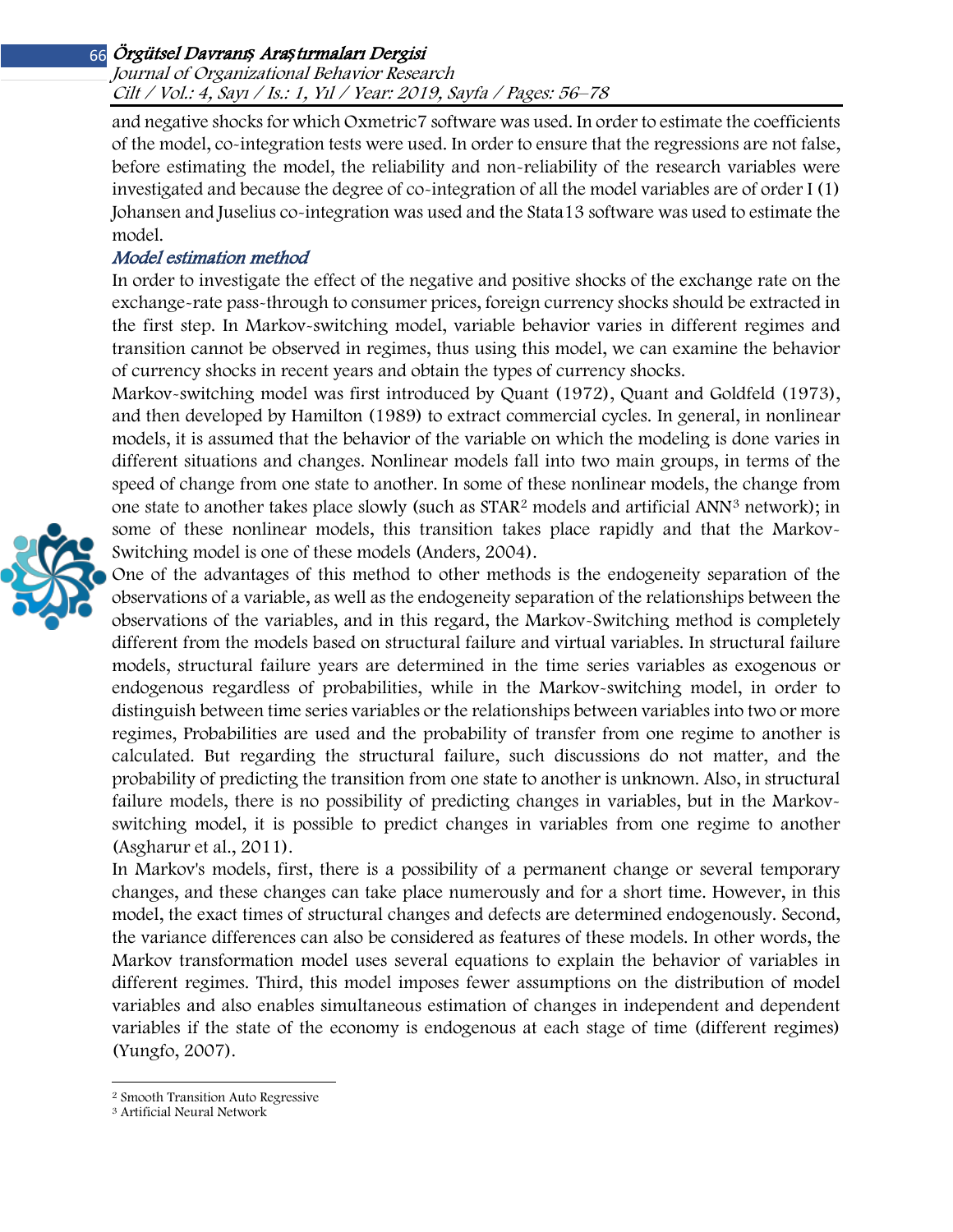In the Markov-switching model, it is assumed that a regime that occurs at time t cannot be observed and depends on the invisible process of st. In a two-regime model, one can easily assume that  $s_t$  takes the values 1 and 2. A two-regime model can be shown as follows:

$$
yt = \emptyset_{0,2} + \emptyset_{1,2}y_{t-1} + \varepsilon_t if \rightarrow s_t = 2
$$

$$
yt = \emptyset_{0,s_t} + \emptyset_{1,s_t}y_{t-1} + \varepsilon_t
$$

Or in brief we can write:

 $yt = \varnothing_{0}$   $_{s} + \varnothing_{1}$   $_{s}$   $y$   $_{t-1} + \varepsilon_{t}$ 

To complete the model, we need to specify the characteristics of the st process. In the Markovswitching model,  $s_t$  is considered a first-degree Markov process. This assumption implies that  $s_t$  only depends on the previous regime,  $s_{t-1}$ . In the following the model is completed with the introduction of transition probabilities from one state to another:

$$
p(s_{t} = 1 | s_{t-1} = 1) - p_{11}
$$
  
\n
$$
p(s_{t} = 2 | s_{t-1} = 1) - p_{12}
$$
  
\n
$$
p(s_{t} = 1 | s_{t-1} = 2) - p_{21}
$$
  
\n
$$
p(s_{t} = 2 | s_{t-1} = 2) - p_{22}
$$



In the above equations, pi, j represents the probability of the Markov chain movement from the state i at time t-1 to the condition j at time t. Pi, j must be non-negative and have the following condition:

$$
\begin{aligned} p_{11} + p_{12} &= 1\\ p_{21} + p_{22} &= 1 \end{aligned}
$$

To estimate the Markov transformation models, a common probability function is used between  $v_t$  and  $s_t$  occurrences, such that based on the feature of the maximum exponential of ML function features in order to maximize the probability of occurrence of the sample in the statistical population, the probability of the occurrence of random quantities in the sample is maximized. In this way, based on the common probability function, the maximum likelihood method is used to estimate all random quantities of Markov transformation models (Chung, 2002).

The Markov-Switching model can be described for the self-explanatory coefficients for the m regime and the p interruption as follows:

$$
MSAX(m) - ARX(p): \qquad yt = c(st) + \sum_{i=1}^{p} ai(st)(yt - i) + \varepsilon t
$$

$$
MSA(m) - AR(p): \t\t\t\t\tyt = c + \sum_{i=1}^{p} (a_i(st)(yt - i) + \varepsilon t)
$$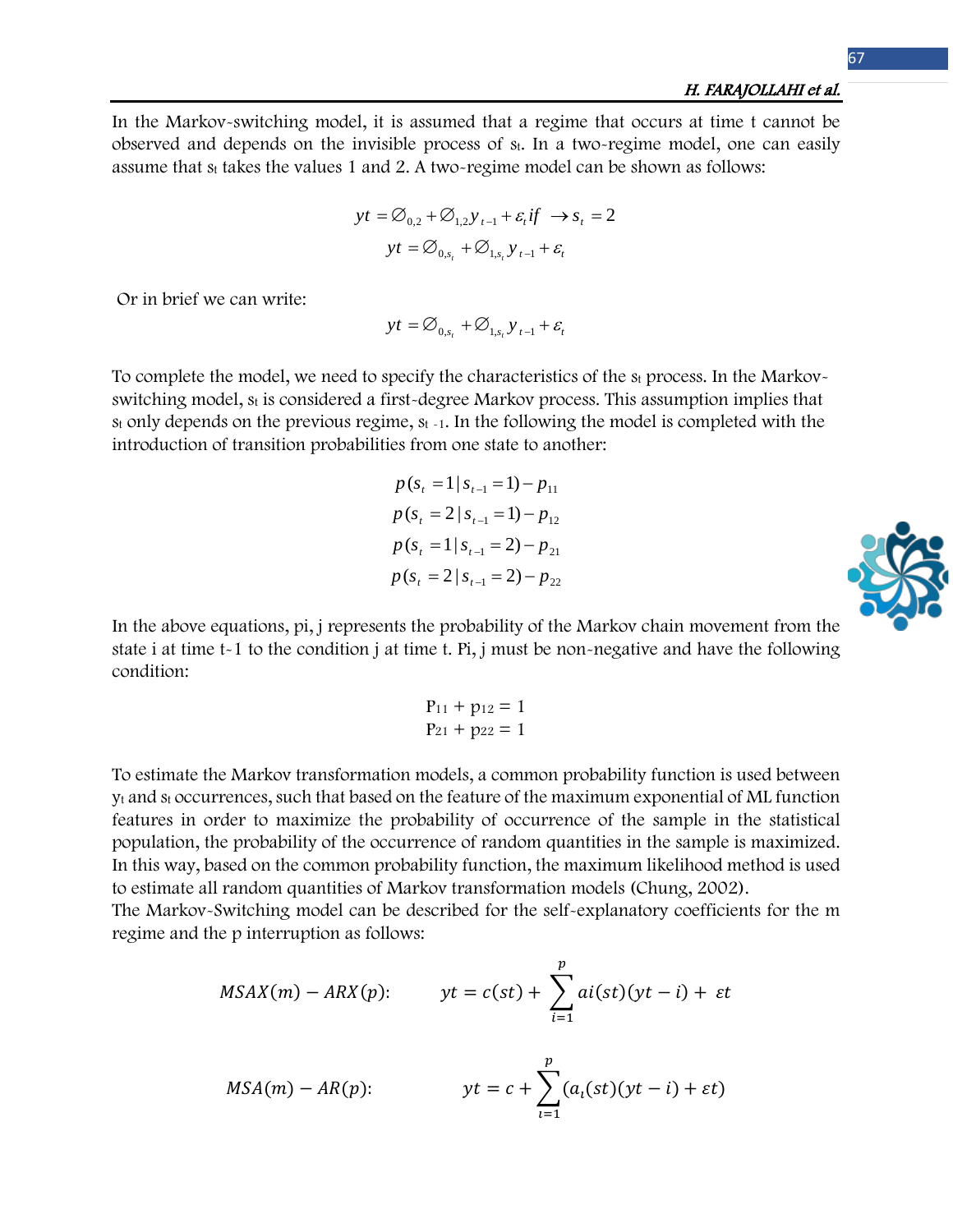Journal of Organizational Behavior Research Cilt / Vol.: 4, Sayı / Is.: <sup>1</sup>, Yıl / Year: 2019, Sayfa / Pages: 56–78

In the first equation, in addition to self-explanatory coefficients, the y-intercept is also dependent on the regimes<sup>[4](#page-12-0)</sup>. In the second equation, only the self-explanatory coefficients depend on regimes. Between these two models, each one with the highest amount of likelihood is selected and is estimated for obtaining positive and negative shocks after determining the intervals and the number of optimal regimes and the model selection.

As mentioned above, in the first stage, the number of optimum lags is determined using the criteria of the Akaike and Schwartz and Henan-Quinn criteria. The table below indicates the values of the Akaike and Schwartz statistics and Henan-Quinn statistics for the number of lags zero to four:

Table 1. Results of the Akaice and Schwartz criteria and Henan-Quinn criteria in determining the optimum lag of the model

| Lag          | AIC       | SC        | HQ        |  |  |  |  |  |  |
|--------------|-----------|-----------|-----------|--|--|--|--|--|--|
|              | 20.99405  | 21.04076  | 21.00899  |  |  |  |  |  |  |
|              | 18.29709  | 18.39050* | 18.32697  |  |  |  |  |  |  |
| 2.           | 18.26267  | 18.40279  | 18.30749* |  |  |  |  |  |  |
| $3^*$        | 18.25170* | 18.43853  | 18.31147  |  |  |  |  |  |  |
|              | 18.31836  | 18.55189  | 18.39307  |  |  |  |  |  |  |
| *Optimal lag |           |           |           |  |  |  |  |  |  |

Source: Research results



The results obtained in Table (1) show that, based on all three criteria of the Akaike, Schwartz and Henan-Quinn, the optimal lag for estimation is the three-lag model, which is obtained by the Akaike criterion. After selecting the number of optimal lags, the number of regimes is determined using the Akaike criterion. The Akaike criterion is a more appropriate index for the number of regimes compared with the value of the likelihood function. The table below shows the values of the Akaike statistics and the value of the likelihood function for the number of regimens two to four:

| Number of regimes | AIC      | ML           |
|-------------------|----------|--------------|
|                   | 13.7829  | $-232.687$   |
| $2*$              | 13.6031* | $-228.8568*$ |
|                   | 13.8418  | $-236.7891$  |
| $\sim$ $\sim$     |          |              |

#### Table 2. Determining the number of regimes using the Akaike criterion

Optimal lag Source: Research results

The results of Table (2) show that the optimal number of regimes for estimation is the threeregime model, so that the value of Akaike in the three-regime is the lowest and in terms of maximum likelihood (ML) has the highest value among other states. As mentioned, the Markovswitching model has different states, each of which is a specific component of the regimedependent equation, and the Akaike statistics was used to choose the best statistics, and the model with Akaike statistics is selected as the optimized model.

#### Table 3. The results of the optimal model of currency shocks

| <br><br>. .<br>. |  |
|------------------|--|
|------------------|--|

<span id="page-12-0"></span>l <sup>4</sup> The dependence on the regime means that in different regimes, it will have different effects on the depending variable. Thus, depending on the number of regimes, the effects of explanatory variable vary on the dependent variable.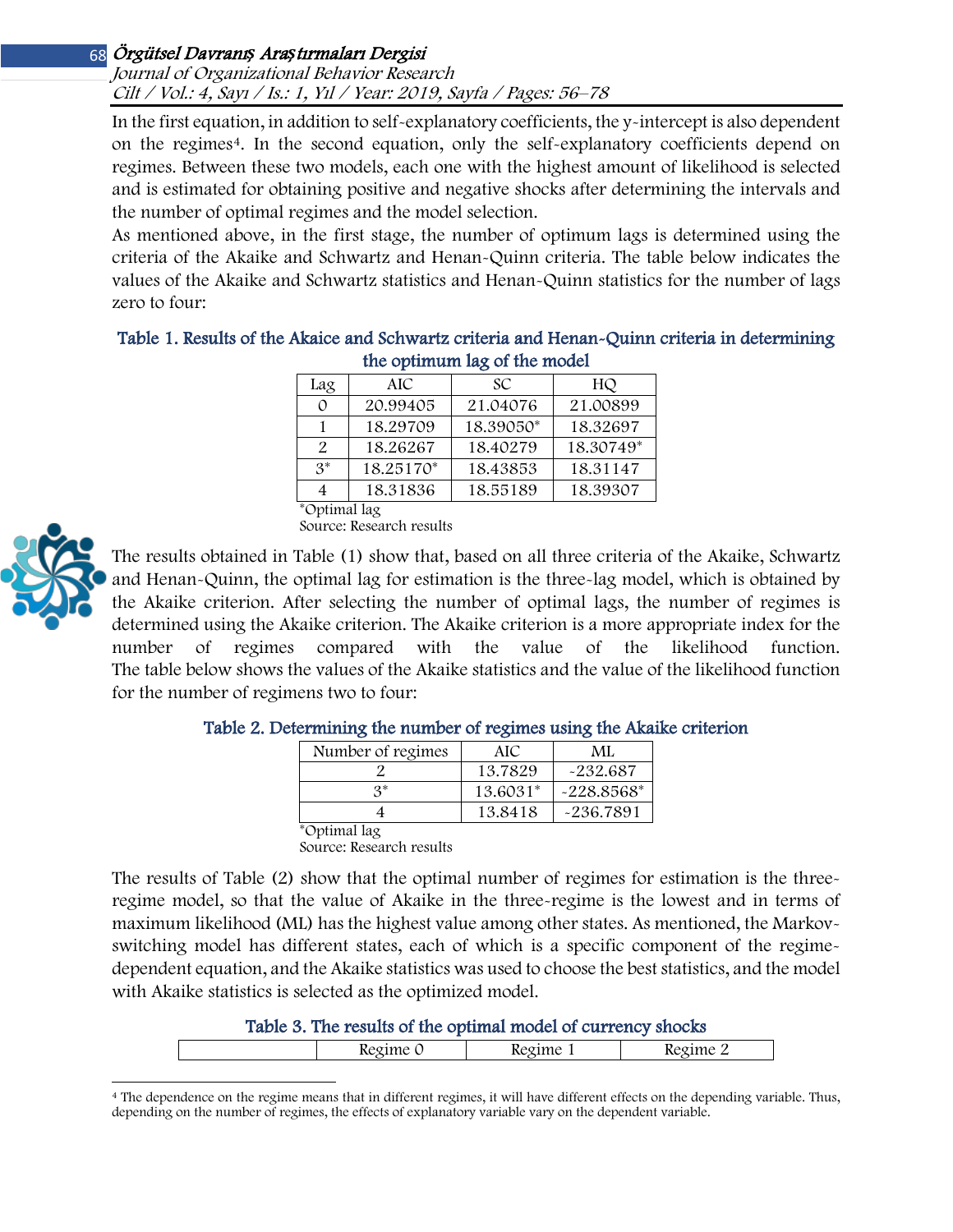| Variable         | Coefficient |         | t-value Coefficient |          | t-value Coefficient | t-value |
|------------------|-------------|---------|---------------------|----------|---------------------|---------|
| wide from origin | 46.20       | 1.77    | $-615.2$            | $-7.30$  | $-41.69$            | $-0.49$ |
| $EX_{t-1}$       | 1.44        | 0.169   | 4.83                | 23.3     | 1.37                | 16.50   |
| $EX_{t-2}$       | $-0.43$     | $-28.5$ | $-10.33$            | $-30.40$ | 1.22                | 2.93    |
| $EX_{t-3}$       |             | 0.41    | 7.07                | $-64.30$ | $-1.35$             | $-3.54$ |
| Linearity test   | 0.87        | 0.07    | 0.65                | 0.20     | 0.22                | 0.19    |

H. FARAJOLLAHI et al.

\*The confidence level is one percent Source: Research results

Based on the R test, the linearity of the relationship between the shock and its past values can be rejected, thus the value of this test confirms the existence of a nonlinear relationship, and it can be concluded from the model output that in both the zero and second regime, y-intercept had no significant effect on the current value of the shock. Also, the first lag of shock in all three regimes had a positive and significant effect on the current value of shock, so that the effects with the currency shocks lags in the regime one had the highest effect and in the regime two had the least effect compared to the other two regimes. The exchange rate shocks with two lags were statistically significant in all three regimes. However, the effect of this variable was negative in zero and one regimes and positive in the second regime. The exchange rate shocks with three lags were also negative and significant in each regime 1 and in the second regime it was positive and significant. The Table 4 shows years which are placed in each of the regimes:

#### Table 4. Years of placement in each of the regimes

| 1979~1980~1981~1982~1983~1984~1985~1986~1989~1990~1991~1992~                 |  |
|------------------------------------------------------------------------------|--|
| Regime 0<br>1997~2001~2002~2003~2004~2005~2006~2007~2008~2009~2010~2013~2014 |  |
| Regime 1<br>1988-1994-1995-1996-2000-2012                                    |  |
| Reggime 2<br>1987~1993~1998~1999~2011                                        |  |



Source: Research results

Table 4 shows the place of data related to each year in each regime. By accurate consideration of the value of shock per year, it can be found that years with a rise in the exchange rate were placed in the regime zero, and the years in which the exchange rate has fallen is placed in the first regime, and the years in which the exchange rate is almost constant, they are placed in the second regime.

|          | Number of years in each The probability of being |                | Continuity period each |  |  |  |  |  |  |
|----------|--------------------------------------------------|----------------|------------------------|--|--|--|--|--|--|
|          | regime                                           | in each regime | regime                 |  |  |  |  |  |  |
| Regime 0 | 26                                               | 69.44%         |                        |  |  |  |  |  |  |
| Regime 1 |                                                  | 16.67%         | 1.5                    |  |  |  |  |  |  |
| Regime 2 |                                                  | 13.89%         | 1.25                   |  |  |  |  |  |  |

#### Table 5. Features of each regime

Source: Research results

Table 5 indicates the features of each regime. The first column shows the number of observations; such that how many are placed in each of the regimes among the 36 investigated observations. The second column shows the probability of being in the desired regime. For instance, if one of the observations is randomly selected, with a probability of 13.89%, this observation can be said to be in the second regime. The third column also shows the average period that observations are consistently in that regime. For instance, if the exchange rate moves from regime zero to regime 1, then on average 1.5 periods remain in this regime.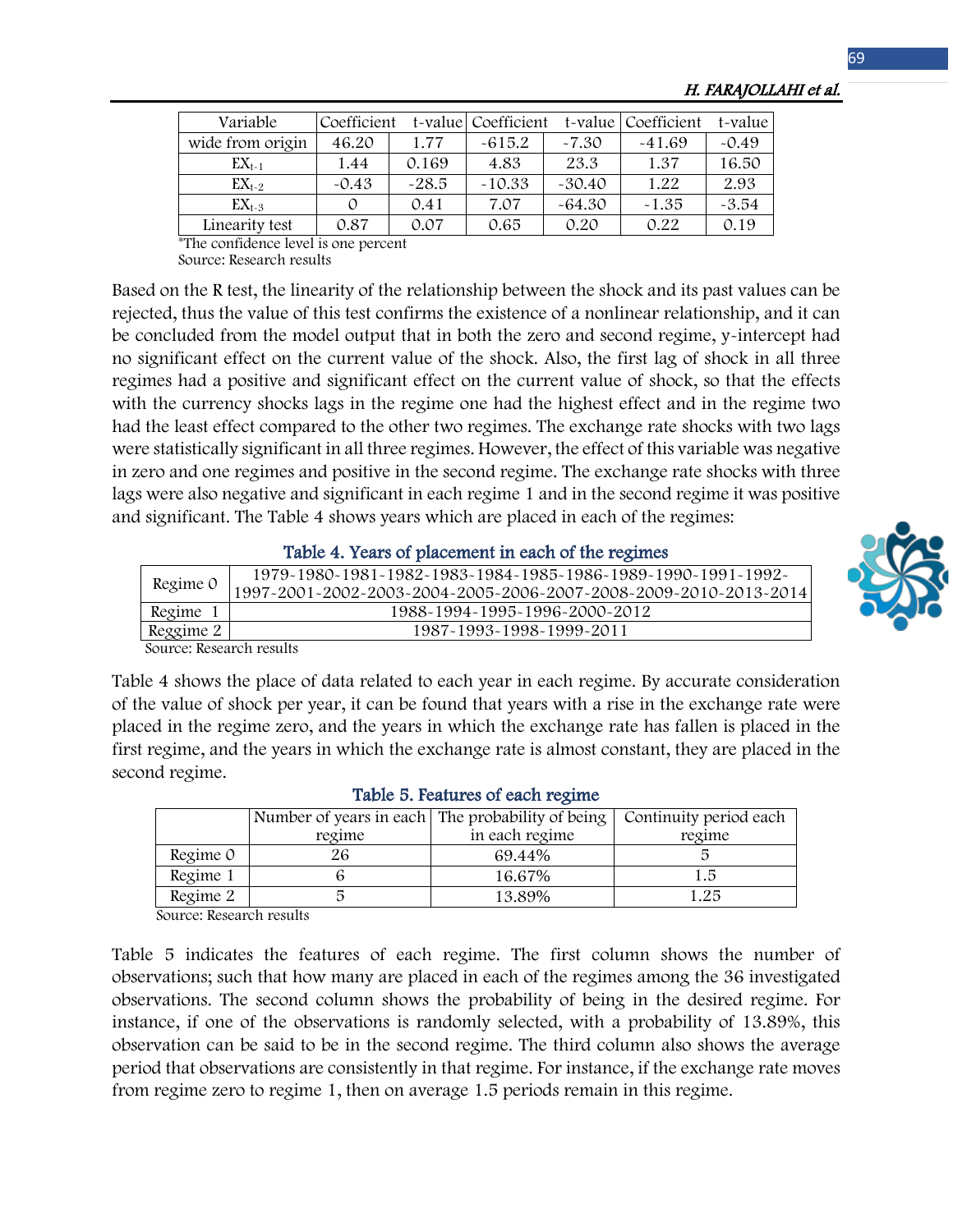Journal of Organizational Behavior Research Cilt / Vol.: 4, Sayı / Is.: <sup>1</sup>, Yıl / Year: 2019, Sayfa / Pages: 56–78

| F~ 1                     |       | Regime 0   Regime 1   Regime 2 |      |
|--------------------------|-------|--------------------------------|------|
| Regime 0                 | 86.7  | 65.1                           |      |
| Regime 1                 |       | 34.8                           | 78.0 |
| Regime 2                 | 13.14 |                                |      |
| Garriga Dagaanah magrifa |       |                                |      |

Table 6. The probability of transition from one regime to another – percentage

Source: Research results

Table 6 shows the probabilities of transition from one regimen to another. This table shows the degree of stability and instability of regimes relative to other regimes. Based on the findings in the table above, the stability of the regime zero is more than the other regimes. The second regime is also more unstable than the other two regimes, as a result of which the stability of the exchange rate regime, which is a zero regime feature will cause stability, and in the next few years it leads to a constant trend. The reason why the second regime has less stability and duration than the other two regimes can be attributed to severe exchange rate volatilities, or in other words due to rising exchange rate changes during the period under study, which is mainly due to instability in earnings made by oil exports.





Figure 2. The actual and estimated currency shock and the probability of the placement of each year in different regimes

Source: Research results

In the first part of the Figure, the nominal values of the exchange rate are illustrated as a solid red line and the estimated values of different exchange rate regimes. As seen, the estimated model was able to accurately with little error estimate the amount of shock. Now, in order to investigate currency shocks of the years placed in the zero regime we consider the exchange rate increased in these years compared to the previous years as high currency shocks and years in the regime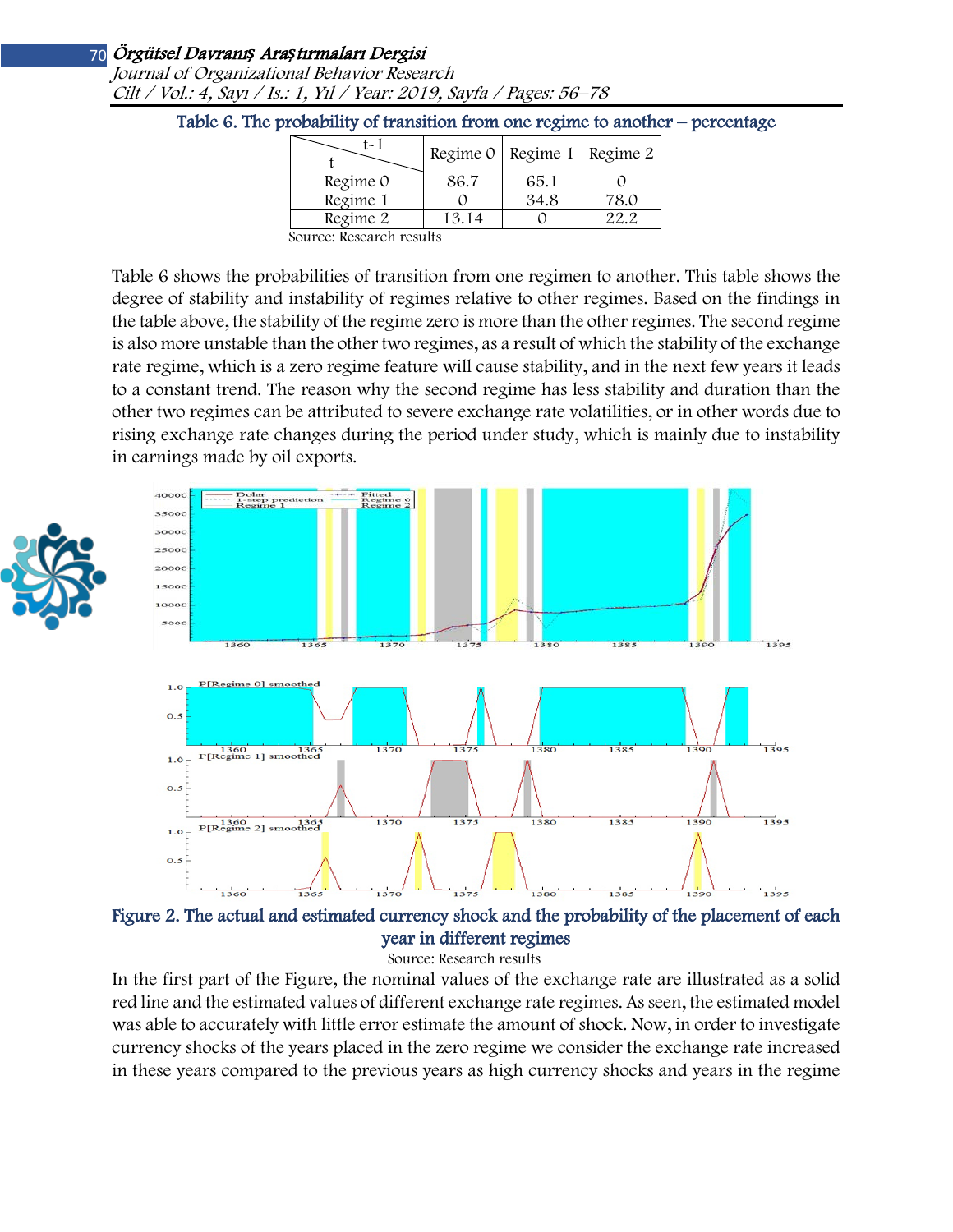1 where the rate of currency shock is reduced in these years as a low currency shock. The virtual variable for the positive and negative shocks of the exchange rate is defined as:

> $D_1$ : (for years of the zero regime  $D_1$ : )<br> $D_2$ : (for years of the first and second regime  $= 0$ f or years of the first and second regime  $= 0$

It is worth noting that the virtual variable for the zero regime is considered as 1 and 2 for other regimes (regimes 1 and 2). Regarding the nature of the zero 1 regime, where the exchange rate has increased compared to the previous year, it is possible to consider the years of this regime equal to the increase of the exchange rate and, thus, the years of regime 1 and 2 equivalent to the decline and the stability of the exchange rate.

### EMPIRICAL FINDINGS

The first step in estimating time series is to examine the status of variables. In this section, the stasis of variables was investigated using the generalized Dickey-Fuller unit root (ADF) test and the results were reported in the following table. The results show that all of the integrated model variables are rated first, and therefore the co-integration tests can be used to examine the longterm relationship between the model variables.

| Variable     | <b>ADF</b> | ADF with a difference in time |
|--------------|------------|-------------------------------|
| <b>LCPI</b>  | $-0.5872$  | $-3.2212$                     |
| <b>LEX</b>   | $-0.7940$  | $-3.3731$                     |
| <b>LGDP</b>  | 0.3647     | $-2.9807$                     |
| LM           | 2.4706     | $-1.1390$                     |
| <b>LOPEN</b> | $-1.3312$  | $-5.3852$                     |
| <b>LPPI</b>  | $-0.62343$ | $-3.2908$                     |
|              |            |                               |

### Table 7. Stasis test of variables using the generalized Dickey-Fuller test

Source: Research results

In the co-integration analysis, first, the number of optimal lags for the vector autoregressive model should be determined, then, the co-integration vectors are extracted based on the optimal vector autoregressive model. The following table illustrates the Akaike, Schwartz and Henan-Quinn criteria for intervals of zero to two:

|              |       | rapic 8. Determining the Optimal lax of VAK model |       |
|--------------|-------|---------------------------------------------------|-------|
| Lag          | AIC   | SС                                                |       |
|              | 18.29 | 18.39                                             | 18.32 |
|              | 18.24 | 18.40                                             | 18.30 |
|              | 18.25 | 18.43                                             | 18.31 |
| *optimal lag |       |                                                   |       |

### Table 8. Determining the Optimal lag of VAR model

Source: Research results

Based on Table (8), the number of optimal lags for the vector autoregressive model is determined based on the three information criteria of the Akaike, Schwartz and Henan-Quinn 2. Based on the results of the Table, the vector autoregressive model is estimated for two lags, then the cointegration vector is obtained. Due to set of all first-rank variables, the Johansen and Juselius test is used to prevent the false regression fitting. At this stage, using the effect test statistic and the maximum-eigenvalue test, we examined the existence or absence of vector or co-integration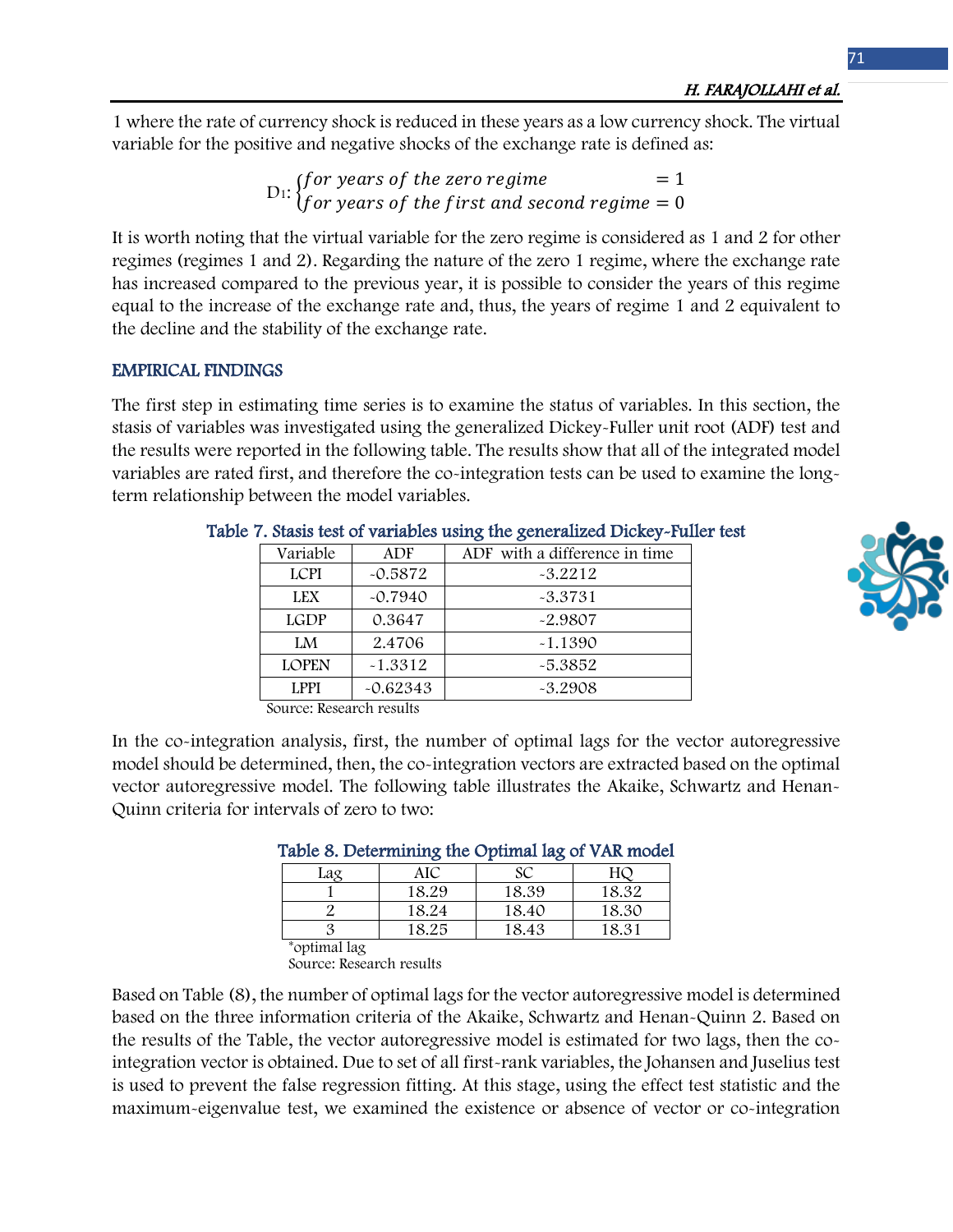#### Journal of Organizational Behavior Research Cilt / Vol.: 4, Sayı / Is.: <sup>1</sup>, Yıl / Year: 2019, Sayfa / Pages: 56–78

vectors among the model variables. The maximum-eigenvalue test examines the existence of the cumulative r vector with respect to the existence of the  $r + 1$  co-integrating vector. The cointegrating vector is accepted when the test statistic quantity is less than its critical value. The effect test examines the existence of maximum co-integrated r vector versus the existence of more r co-integrated vector. The results of the Johansen and Juselius co-integration test are reported for variables in Table (9):

| $\Lambda$ Trace                                        |                                                          |          |                             | $\Lambda_{\text{Max}}$ |                            |         |                             |
|--------------------------------------------------------|----------------------------------------------------------|----------|-----------------------------|------------------------|----------------------------|---------|-----------------------------|
| Zero<br>hypothesis                                     | The opposite<br>hypothesis                               | amount   | Critical<br>amount at<br>5% | Zero<br>hypothesis     | The opposite<br>hypothesis | amount  | Critical<br>amount at<br>5% |
| $r = 0^*$                                              | $r \ge 0$                                                | 119.2659 | 95.7536                     | $r = 0$                | $r = 0$                    | 45.8882 | 40.0775                     |
| $r \leq 1^*$                                           | $r \geq 1$                                               | 73.3776  | 69.8188                     | $r \leq 1$             | $r=1$                      | 30.7581 | 33.8768                     |
| $r \leq 2$                                             | $r \geq 2$                                               | 42.6195  | 47.8561                     | $r \leq 2$             | $r=2$                      | 25.6185 | 27.5843                     |
| $r \leq 3$                                             | $r \geq 3$                                               | 17.0009  | 29.7970                     | $r \leq 3$             | $r=3$                      | 8.9190  | 21.1316                     |
| $r \leq 4$                                             | $r \geq 4$                                               | 8.0819   | 15.4947                     | $r \leq 4$             | $r = 4$                    | 6.4091  | 14.2646                     |
| $r \leq 5$<br><b>1111</b><br>$\mathbf{A}$ $\mathbf{A}$ | $r \geq 5$<br>$\cdots$<br>$\mathbf{f}$<br>$\blacksquare$ | 1.6727   | 3.8414                      | $r \leq 5$             | $r = 5$                    | 1.6727  | 3.8414                      |

| Table 9. Co-integration test among the model variables for consumer price (CPI) |  |  |  |  |
|---------------------------------------------------------------------------------|--|--|--|--|
|                                                                                 |  |  |  |  |

\*The confidence level is 5% Source: Research results



The results of the co-integration test among the variables of the model using the criterion of the maximum-eigenvalue test implies the existence of 2 co-integration vectors, and based on the effect test there is co-integration vector among the model variables. It can therefore be argued that there is at least one co-integration vector among the variables of the consumer price model. The normalized vector is presented in the Table below.

|                       | Taple TO. The normalized co~miegration vector to consumer prices (CPI) |    |                    |      |              |  |  |  |  |
|-----------------------|------------------------------------------------------------------------|----|--------------------|------|--------------|--|--|--|--|
| Co-integration vector |                                                                        |    |                    |      |              |  |  |  |  |
| <b>LCPI</b>           | LEX                                                                    | LM | D <sub>1</sub> LEX | LGDP | <b>LOPEN</b> |  |  |  |  |

0.4599 | 0.5609 | 0.0193 | -0.4733 | -0.2470  $(0.0295)$   $(0.0363)$   $(0.0032)$   $(0.1170)$   $(0.0319)$ 

### Table 10. The normalized co-integration

| Source: Research results |  |
|--------------------------|--|
|                          |  |

Based on the results of the normalized vector, the relationship between the explanatory variables and the consumer price can be as follows:

LCPI = 0.4599 LEX + 0.5609LM + 0.0193 D1LEX – 0.4733 LGDP – 0.2470 LOPEN

The obtained results indicate that, given the exchange rate variable coefficient, the exchangerate pass-through on the consumer price is incomplete, such that the exchange-rate passthrough in the zero regime is almost 0.5, which means that if the exchange rate increases by 10%, the consumer price will increase by as much as 5%. Also, with respect to the intersection variable factor of the exchange rate and the virtual variable D1, it can be inferred that exchangerate pass-through varies in different regimes, such that the exchange-rate pass-through in conditions of exchange rate increase is approximately 2% higher than the situation in which the exchange rate has been stable or declined. Although in terms of mathematics, there is no significant difference in exchange-rate pass-through in different regimes, this 2% difference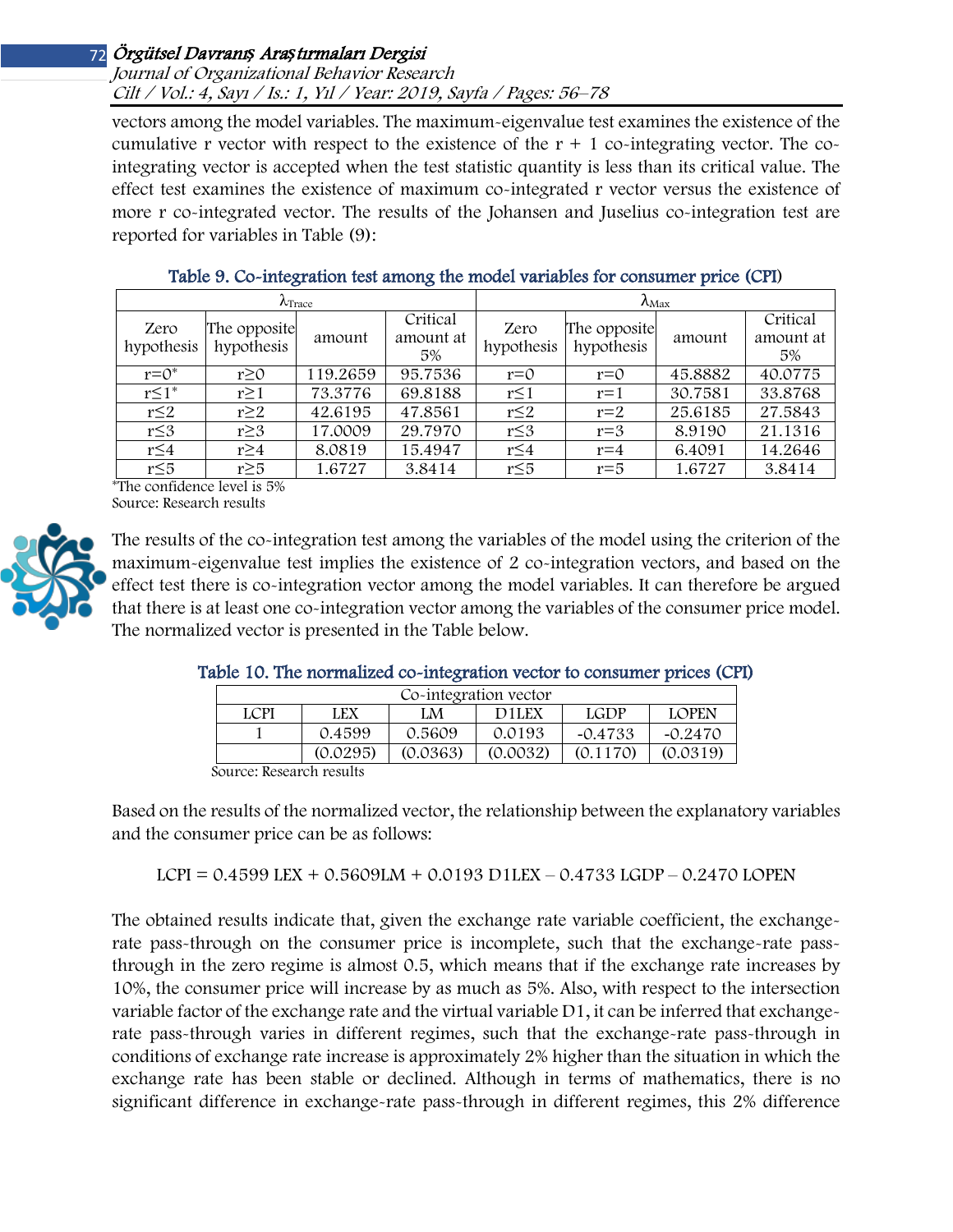(0.19) has been statistically significant. In fact, the exchange-rate pass-through on the consumer price of the exchange rate in the zero regime (positive currency shocks) would be about 0.48. This is while the exchange-rate pass-through on consumer prices was 0.46. These results indicate that the effects of positive and negative shocks on the consumer price are asymmetric and the exchange rate positive shocks cause significant increase of the exchange rate.

Also, the results of estimated coefficients for liquidity indicate that liquidity has had a positive and significant effect on consumer prices, so that per 10% increase in liquidity, the consumer price increases by about 5.6%. This effectiveness is according to theoretical expectations.

Also, the results of the model estimation show that GDP has had a negative and significant effect on the consumer price index. Based on the obtained coefficient, it can be argued that due to the increase of real GDP by 10%, the general level prices (consumer index) decrease by approximately 9.8%. This conclusion is in accordance with theoretical expectations. Because, based on the theory of development, production means increased supply, which reduces prices through supply and demand mechanisms.

The results of the estimated coefficient for the degree of openness of the economy also indicate a negative and significant effect on consumer prices. In fact, the coefficient of this variable shows that for a 10% increase in the openness of the economy, the general level of prices is reduced by approximately 1.7%. Perhaps the most important reason for this is the transfer of technology and the effects of its overflow on production and, consequently, a decline in the general level of prices.

The empirical findings of the research indicate the asymmetry of the exchange-rate passthrough on the consumer price. The results show that, first, in Iran's economy, the rate of exchange-rate pass-through on the consumer price is approximately 0.5 and therefore it is incomplete. Second, the exchange-rate pass-through on the consumer price in the case of positive shocks of the exchange rate is significantly higher than the negative shocks of the exchange rate.

#### **CONCLUSION**

The analysis of the exchange rate on consumer prices can be important in policy making. Awareness of the exchange-rate pass-through and its reaction to various currency shocks can help policy-makers to adopt appropriate currency policies. The Iranian economy experienced severe currency volatilities due to its strong dependence on oil revenues, which in turn triggers various currency regimes that could affect the exchange-rate pass-through. In this regard, in this research, attempts were made to evaluate the effects of positive and negative shocks of exchange rate on consumer price using the time series data of the Iranian economy during 1971-2014. To this aim, first, using Markov switching technique, the exchange of currency shocks is analyzed in three different regimes, and then the effects of currency shocks on consumer prices and the asymmetry of exchange-rate pass-through in two states of positive and negative shocks were estimated and analyzed using Johansen and Juselius co-integration technique.

The results show that the exchange-rate pass-through is significantly different in different currency regimes, such that positive currency shocks increase exchange-rate pass-through and negative shocks reduce the exchange-rate pass-through to consumer prices. The results also showed that the exchange-rate pass-through in the foreign exchange regime is incomplete and

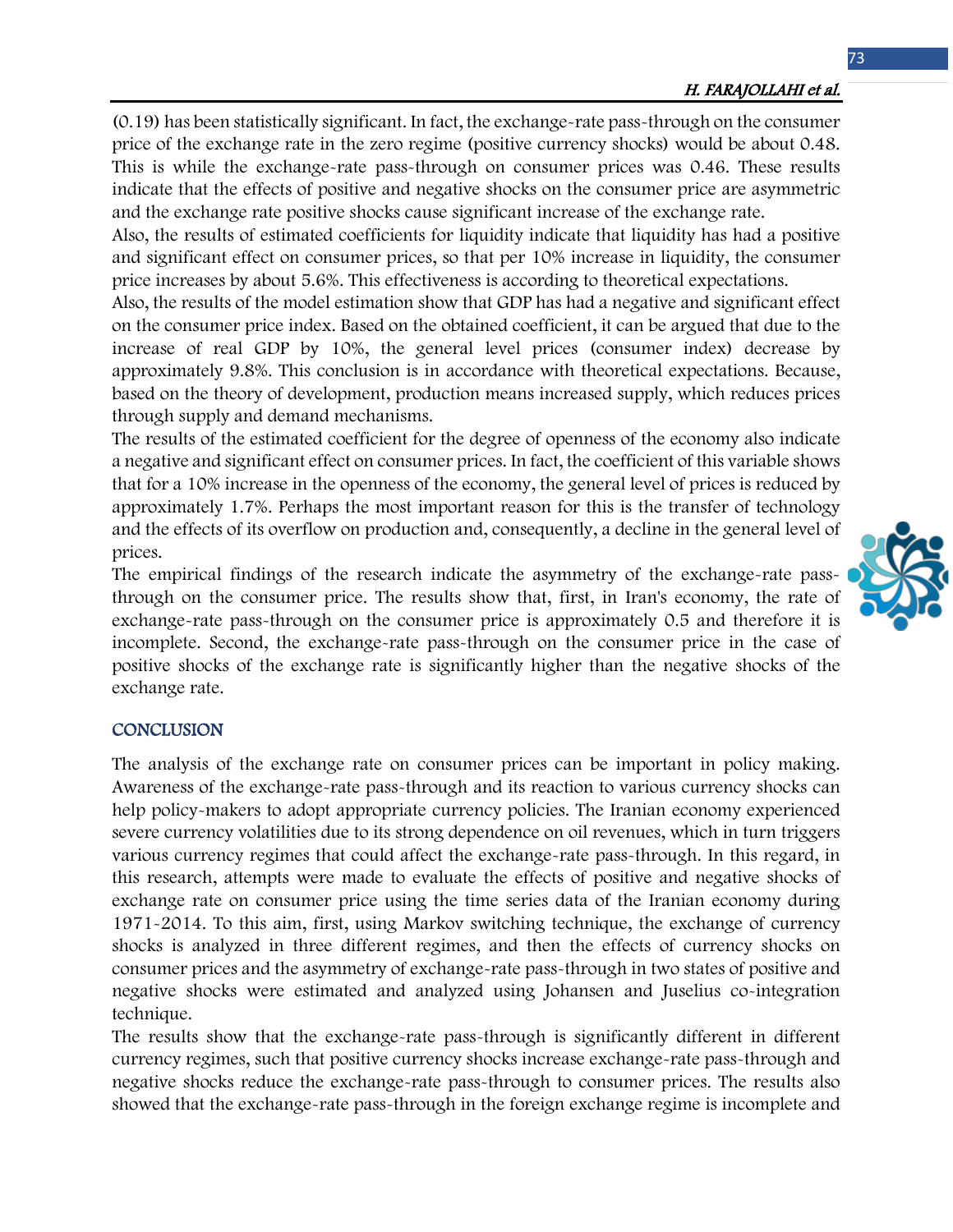Journal of Organizational Behavior Research Cilt / Vol.: 4, Sayı / Is.: <sup>1</sup>, Yıl / Year: 2019, Sayfa / Pages: 56–78

is approximately 0.5. Therefore, it is suggested that the government should pay attention to the asymmetricity of the exchange-rate pass-through to the consumer prices in various foreign exchange regimes. In a situation where the exchange rate is on the rise, the general level of prices as well as the exchange-rate pass-through will further increase. This conclusion somehow confirms the hypothesis of Taylor (2000). In a situation where the currency is in a stable situation or it tends to decrease, the exchange-rate pass-through will slightly decrease. Hence, the government must reduce the effects of exchange-rate pass-through changes to the consumer prices and, as a result of inflation, adopt appropriate policies to put exchange rate in a stable condition, or control the increase of the exchange rate.

The results of model estimation also showed that GDP and the degree of openness of the economy had a negative and significant effect on consumer prices. Therefore, in order to control the general level of prices, it is recommended that the government provide the appropriate policies to lay the groundwork for increasing production and expanding business-economic relations with the world.

Considering the positive and significant effect of liquidity on consumer prices, the government needs to control the liquidity and prevent its uncontrolled expansion so that the economy does not suffer with the excessive spread of liquidity and thus inflation.

### References

- Aguerre, R. B., Fuertes, A. M. & K. Phylaktis (2012), "Exchange Rate Pass-Through into Import Price Revisited", Journal of International Money, Vol.31, PP.818-844.
- Asgharpur, Hossein, Kazerouni, Alireza and Mirani, Nina (2015); The Influence of the Inflationary environment on the transition rate of exchange rate effect of the Import Price Index in Iran, Quarterly Journal of Applied Economics, Issue 2, pp. 155-178.
- Asgharpur, Hossein, Mehdilou, Ali (2014), Inflationary environment and the Effect of exchange-rate pass-through on Import Prices in Iran, Quarterly Journal of Economic Research and Policy, No. 70, pp. 75-102.
- Asgharpur, Hossein, Sojoudi, Sakineh and Mahin Aslani Nia, Nasim (2011); Experimental Analysis of the Transition Rate of Exchange Rate Effects on Non-Oil Export Prices in Iran, Economic Quarterly Journal, No. 3, pp. 111-134.
- Bada, A.S. et al (2016), Exchange Rate Pass-Through to Inflation in Nigeria, CBN Journal of Applied Statistics Vol. 7 No. 1(a), pp. 49-71.
- Campa, J. M. & L. S. Goldberg (2002), "Exchange Rate Pass-Through into Import Price: A Macro or Micro Phenomenon?", NBER Working Papers, No. 8934, PP. 1-34.
- Caselli, F.G. and Roitman, A. (2016), Non-Linear Exchange Rate Pass-Through in Emerging Markets, International Monetary Fund, IMF Working Paper, PP. 1-37.
- Chung, Ming Kuang (2002), "Lecture on the Markov Switching Model", URL: www.sinica.edu.tw/as/ssrc/ckuan.1-40.

Dornbusch, D. (1987), Exchange Rate and Prices, The American Review, vol.17, pp.93-106.

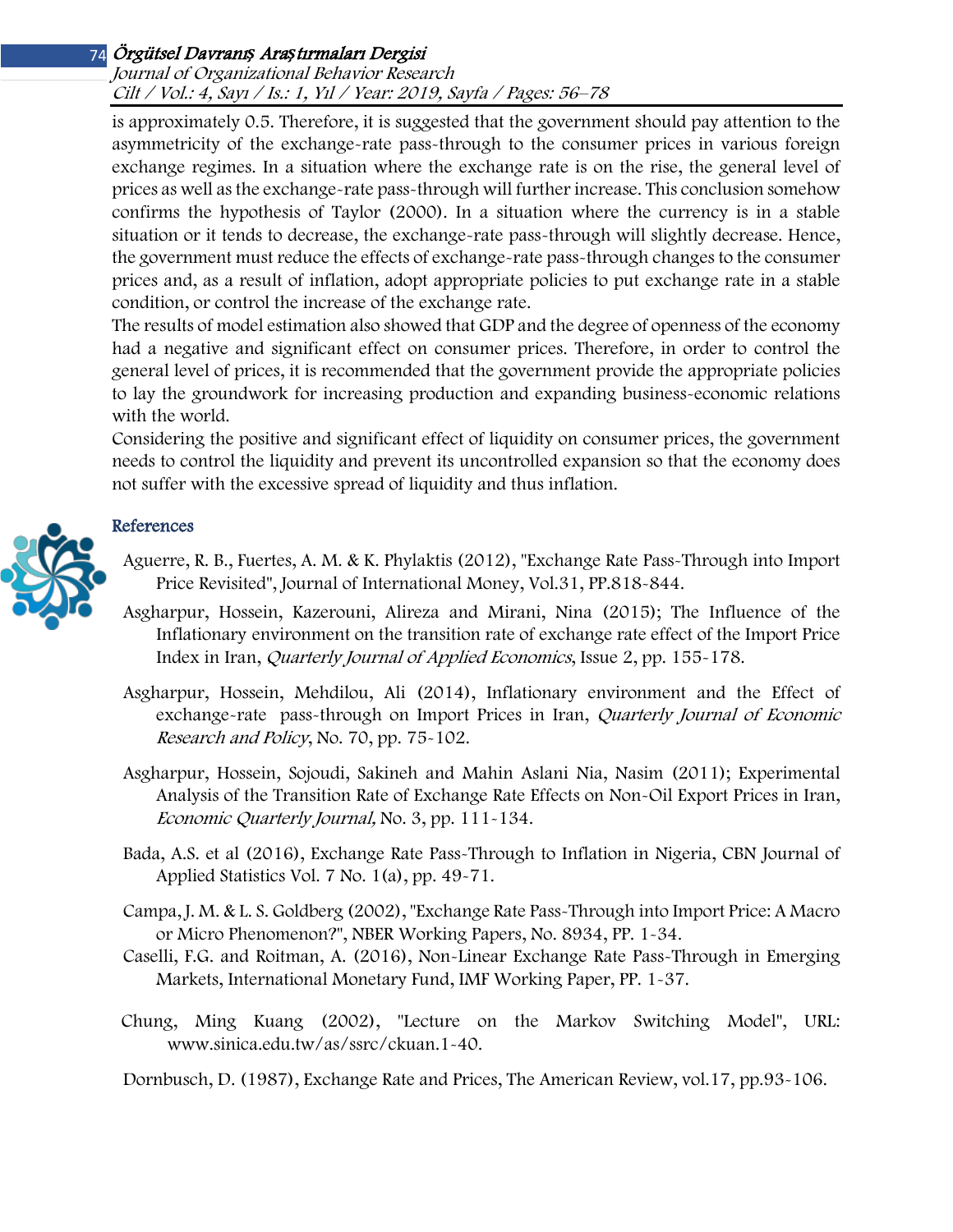- Dramani, John Bosco & Tandoh Fracis (2011), "Exchange Rate Pass-Through to Import Price: Evidence from Ghana", The African Finance Journal, Vol. 13, PP. 110-121.
- Enders, W. (2004), "Regime Switches in Interet Rate", Journal of Business & Economic Statistics, American Statistical Association, Vol. 20, PP. 82-163.
- Feenstra [Robert C.\(](https://www.sciencedirect.com/science/article/pii/0022199689900767#!)1989), Symmetric pass-through of tariffs and exchange rates under imperfect competition: An empirical test, [Journal of International Economics](https://www.sciencedirect.com/science/journal/00221996),[Vol. 27,](https://www.sciencedirect.com/science/journal/00221996/27/1)  [No.1](https://www.sciencedirect.com/science/journal/00221996/27/1)–2, pp. 25-45
- Ghosh, A. & R. S. Rajan (2009), "Exchange Rate Pass-Through in Korea & Thail, Trends & Determinants", Japan & World Economy, Vol. 21 No. 1, PP 55-70.
- Goldberg, Pinelopi K. & Michael M. Knetter (1997), "Goods Price & Exchange Rate: What Have WE Learned?", Journal of Economic Literature, Vol. 35, No. 3, September, PP. 1243-1272.
- Hamilton, J. D. (1989),"A New Approach to the Economic Analysis of Non-Stationary Time Series & the Business Cycle", Econometrica, Vol. 57, PP. 357-384.
- Heidari, Hassan; Ahmadzadeh, Aziz (2014); Exchange Rate Changes and Its Effect on the Price Chain in Iran, Journal of Commercial Law Research, No. 74, pp. 1-28.



- Hooper, Peter and Mann Catherine L. (1989), "Exchange Rate Pass-Through in the 1980s: The Case of U.S. Imports of Manufactures," Brookings Papers on Economic Activity, vol.20, No.1, 297–337.
- Hüfner, F.P. and Schröder, M. (2002), Exchange Rate Pass-Through to Consumer Prices: A European Perspective, Centre for European Economic Research, Discussion Paper, 2-20.
- Hüfner, F.P. and Schroder, M. (2002); Exchange Rate Pass-through to Consumer Prices: A European Perspective, Center for European Economic Research Discussion Paper, pp. 02- 20 (Mannheim, Germany: Center for European Economic Research).
- Ito, T. and Sato, K. (2007), Exchange Rate Pass-Through and Domestic Inflation: A Comparison between East Asia and Latin American Countries, RIETI Discussion Paper Series 07-E-040, May.
- Jaffri, A.A. (2010), Exchange Rate Pass-through to Consumer Prices in Pakistan: does Misalignment Matter, The Pakistan Development Review, Vol. 49, 19-35.
- Jimborean, R. (2013), The Exchange Rate Pass-Through in the New EU Member States, Economic Systems, Elsevier, Vol. 37, No. 2, PP. 302-329.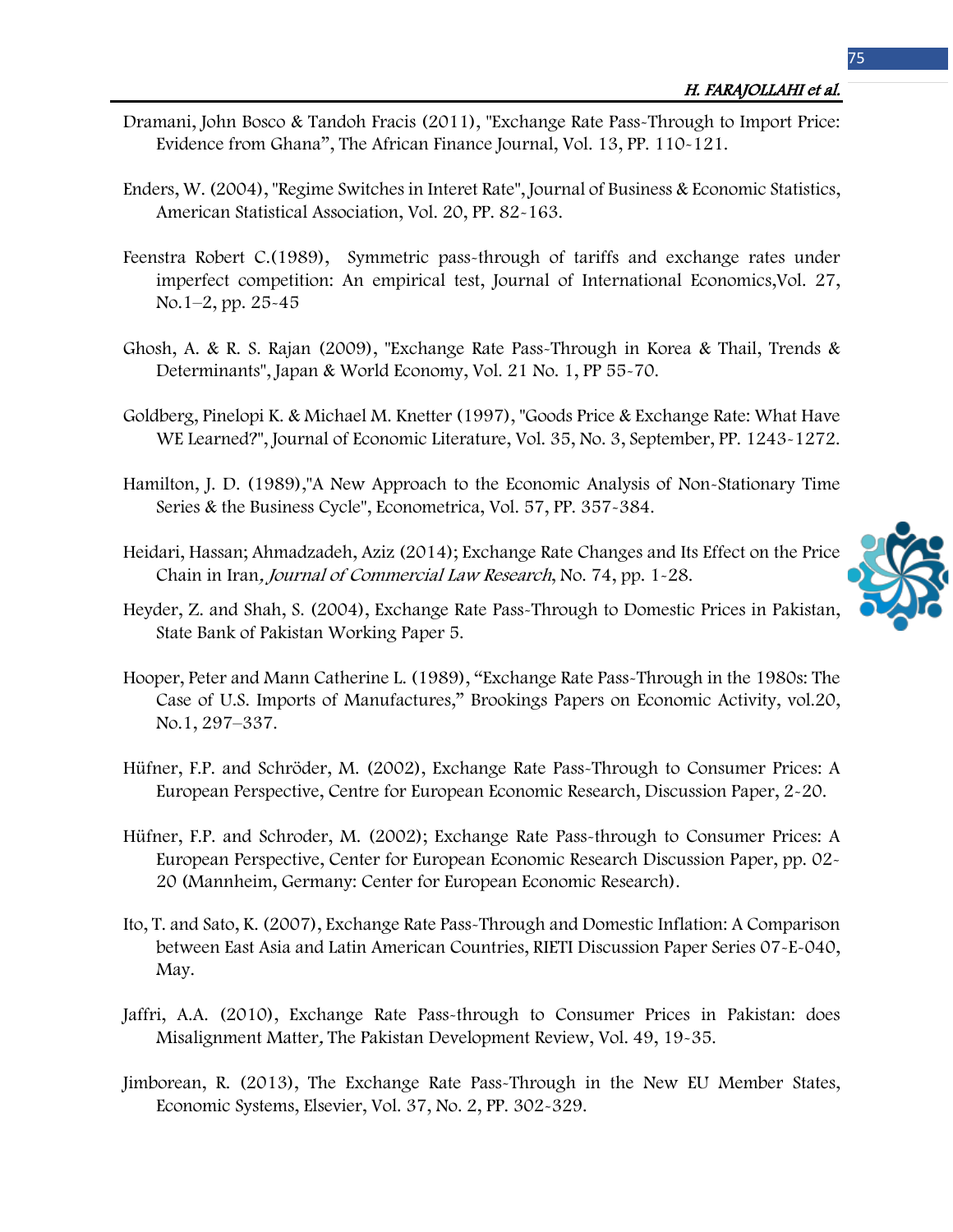- Jin, X. (2012), an Empirical Study of Exchange Rate Pass-Through in China, PANOECONOMICUS, VOL. 2, Special Issue, pp. 135-156.
- Kandil, M. (2000), the asymmetric effect of exchange rate fluctuation: theory and evidence from developing countries, IMF Working paper, 184.
- Kazerouni, Alireza; Salmani, Behzad and Feshari, Majid (2012); The effect of exchange rate volatility on the transition rate of exchange rate in Iran, Journal of Applied Economic Studies, No. 2, pp.85-113.
- Kazerouni, Alireza; Salmani, Behzad and Feshari, Majid (2012); The Effect of the Currency System and Inflationary environment on the exchange-rate pass-through in Iran, Quarterly Journal of Economic Research, Road and Mysticism, No. 2, pp. 96-116.
- Kazerouni, Alireza; Soleimani-al-Wanegh, Fatemeh (2015); The study of the transition rate of exchange rate effect on the level of consumer prices under the deviation conditions of the real exchange rate: Case study of Iran; Journal of Economic Research, Volume 50, Issue 1, Spring 2015, pp. 169- 192.



- Khoshbakht, Amaneh, Akhbari, Mohammad (2007), Investigation of the Effect of Exchange Rate Changes on Inflation of Consumer Price Indices and Imports in Iran, Economic Research, No. 7, pp. 51-82.
- Klitgaard, Thomas (1999), "Exchange Rates and Profit Margins: The Case of Japanese Exporters", Economic Policy Review, Vol. 5 Issue 1, p 41.
- La fleche, T. (1996), The Impact of Exchange Rate Movements on Consumer Prices, Bank of Canada Review, pp. 21-32.
- Lashkari, Mohammad; Abolhasani, Asghar; Asgharpur, Hossein and Tamizi, Alireza (2015); Analysis of the transition rate of exchange rate on the export price index and the effect of inflation and its revenues in Iran and business partners: Generalized Method of Moments (GMM), Quarterly Journal of Research Economic Policy, No. 73, pp. 111-128.
- Lin, P. C. and Wu, C. S. (2012), Exchange Rate Pass-Through in Deflation: The Case of Taiwan, International Review of Economics and Finance, Vol. 22, No. 1, PP. 101-111.
- Magee S. (1973). Currency contracts, pass-through and devaluation. *Brooking Paper in* Economic Activity, PP. 303-323.
- Mario, S. (2012), Exchange Rate Pass-Through: Experience from Selected OECD Countries, Working Paper, Uottawa University.
- Masha, I. and Park, C. (2012), Exchange Rate Pass Through to Prices in Maldives, IMF Working Paper, 126.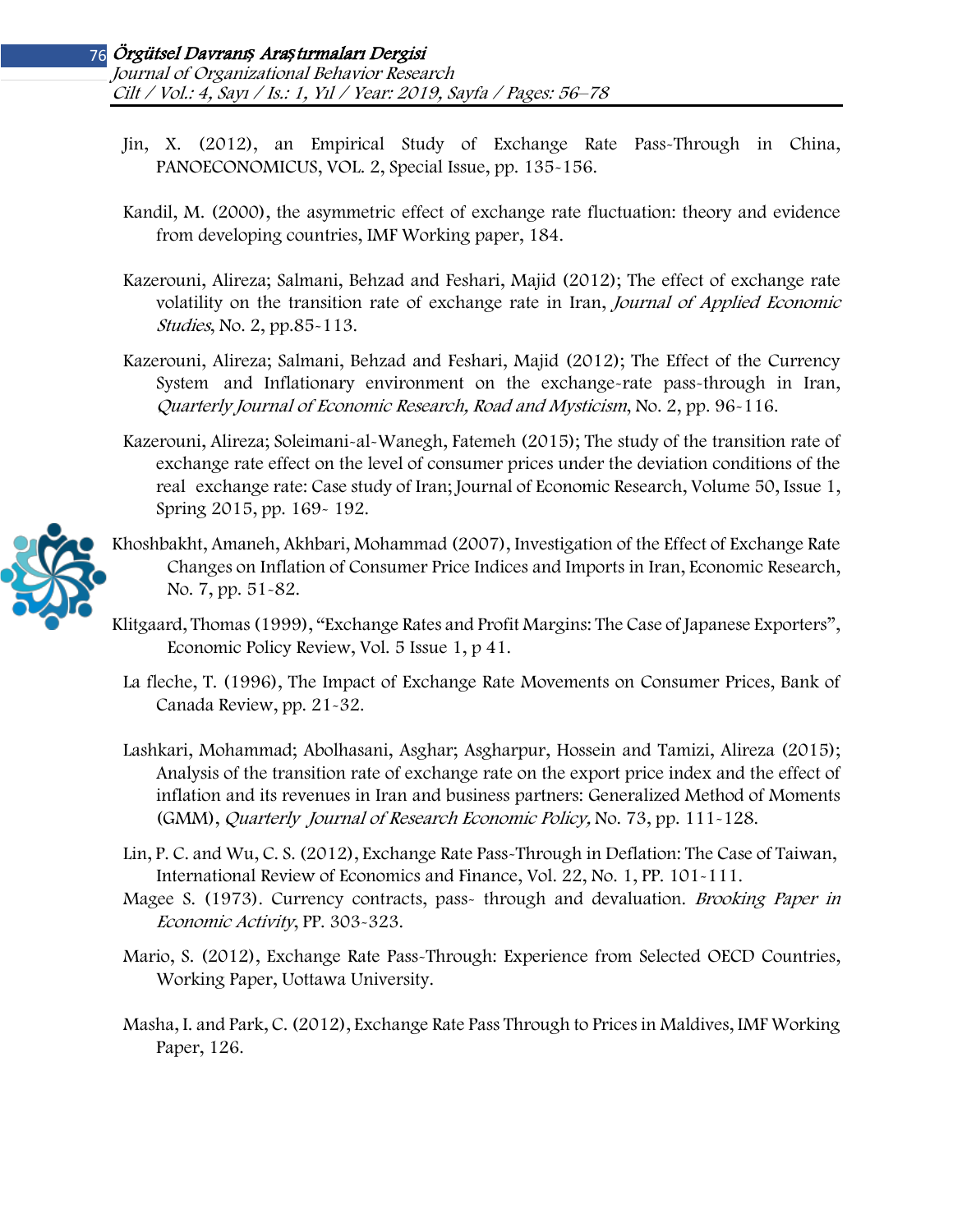- McCarthy, J. (2000), Pass Through of Exchange Rates and Import Prices to Domestic Inflation in some Industrialized Economics, Manuscript, Federal Reserve Bank of New York, no. 79.
- Mishkin, F. S. (2008),"Exchange Rate Pass-Through and Monetary policy", NBER Working Papers, PP. 1-21.
- Mousavi Mohseni, Reza; Sobhanipour, Mina (2008); Reviewing the Exchange-rate passthrough in the Iranian Economy, *Economic Research*, Pp. 129-149.
- Sachs, D.J. (1985), the Dollar and the Policy Mix: 1985, NBER Working Paper Series, no. 1636.
- Sadeghi et al. (2015); Investigating the exchange-rate pass-through and internal inflation in the dollarized economies (case study of Central and North African countries) during the period 1994-2012, Quarterly Journal of Economic Research, Pp. 45-63.
- Sadeghi, S.K. et al (2015), Exchange Rate Pass-Through and Inflation in Dollarized Economies: Evidence from the Middle Eastern and North African Countries, Iran. Econ, Rev. Vol.19, No.2, pp. 139-147.
- Sanusi, A.R. (2010), Exchange Rate Pass-Through to Consumer Prices in Ghana: Evidence from Structural Vector Auto-Regression, Department of Economics, Ahmadu Bello University, Zaria, Nigeria, MPRA Paper, 29491, 24-47.



- Shajari, Hooshang, Tayyebi, Seyed Komeil and Jalaei, Sayed Abdolmajid (2005), exchange-rate pass-through analysis in Iran, Science and Development Magazine No. 16, pp. 51-76.
- Shams fakhr, Farzaneh (2009), Investigating the relationship between price indices PPI, WPI, CPI, Economic Research Collection of the Central Bank of Iran, No. 36, PP.1-41.
- Shintani, M. et al (2013), Exchange Rate Pass-Through and Inflation: A nonlinear Time Series Analysis", Journal of International Money and Finance, vol. 32, pp.512-527.
- Sowah, A.N. (2009). Is there a link between exchange rate pass-through and the monetary regime: evidence from Sub-Saharan Africa and Latin America. Journal of International Atlantic Economic Society, PP. 296- 309.
- Tamizi, Alireza (2015); Investigating the transition rate of exchange rate on the price index of export goods in Iran, considering the effects of inflation rate and degree of trade openness of the economy, Quantitative economical quarterly (ex-economic studies), Volume 11, Issue 3, Pp. 61 -79.
- Tandrayen-Ragooobur, V. and Chicooree, A. (2012), Exchange Rate Pass-Through to Domestic Prices: Evidence from Mauritius", Journal of Economics Research, vol.18, pp.1-33.
- Taylor, J. (2000), Low Inflation Pass-Through, and the Pricing Power of Firms, European Economic Review, vol. 44, pp.1389-1408.